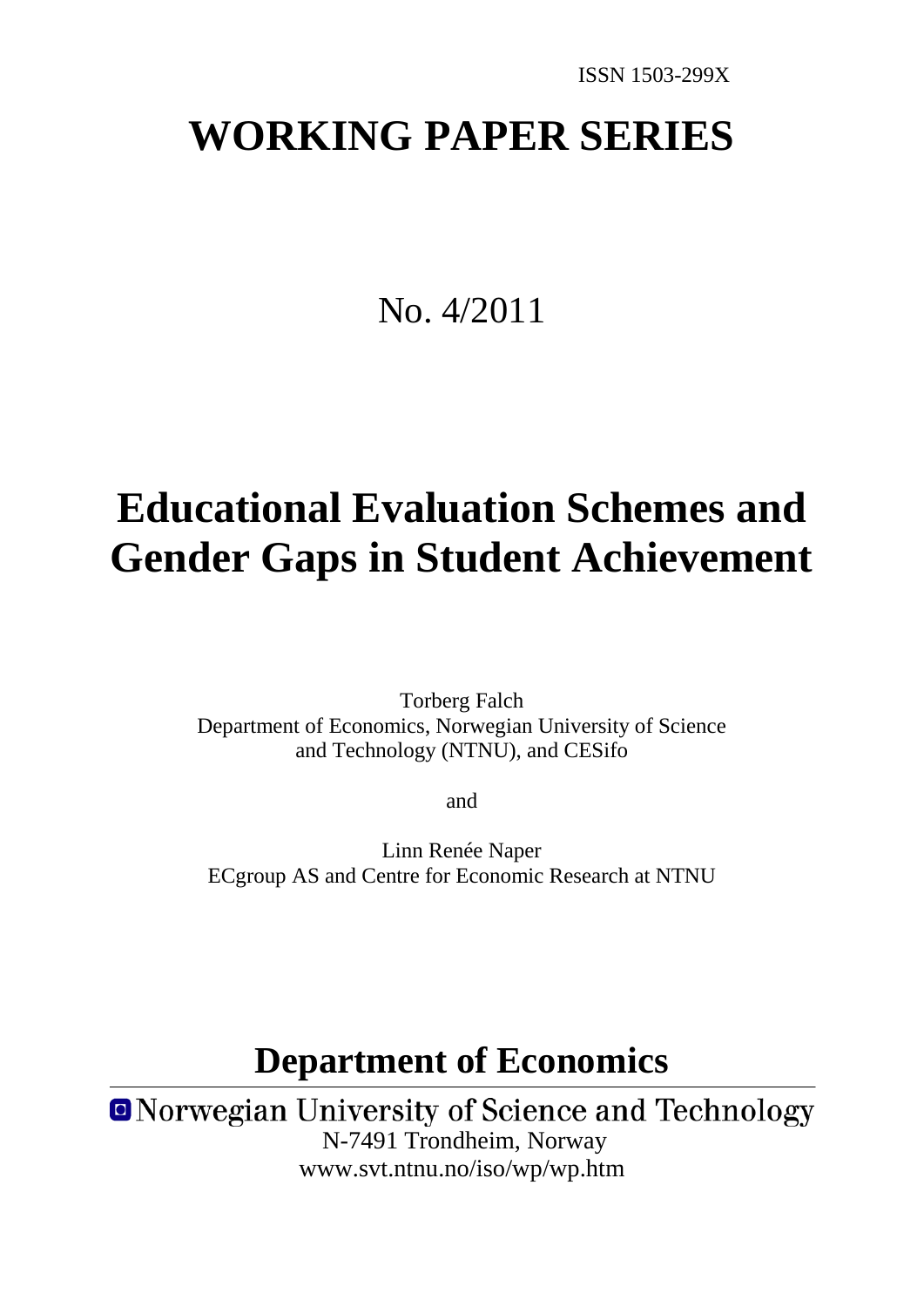# **Educational Evaluation Schemes and Gender Gaps in Student Achievement**

Torberg Falch

Department of Economics, Norwegian University of Science and Technology (NTNU), and CESifo

and

Linn Renée Naper ECgroup AS and Centre for Economic Research at NTNU

# **Abstract**

This paper investigates whether gender gaps in student achievement are related to evaluation schemes. We exploit different evaluations at the end of compulsory education in Norway in a difference-indifference framework. Compared to scores at anonymously evaluated central exit exams, girls get significantly higher grades than boys when assessed by their teacher. We find no evidence that the competitiveness of the environment can explain why boys do relatively better at the exam. The gender grading gap is related to teacher characteristics. The results indicate that the teacher-student interaction during coursework favor girls in the teacher grading.

*Keywords: Educational evaluation schemes; Teacher grading; Gender gaps; Gender interactions JEL-classifications: I21*

<span id="page-1-0"></span>\* Linn Renée Naper thanks the Ministry of Local Government and Regional Development for financial support. Comments from Hans Bonesrønning, Lars-Erik Borge, Astrid Kunze, and Sandra McNally are gratefully acknowledged. The authors bear the full responsibility for the analysis and the conclusions that are drawn.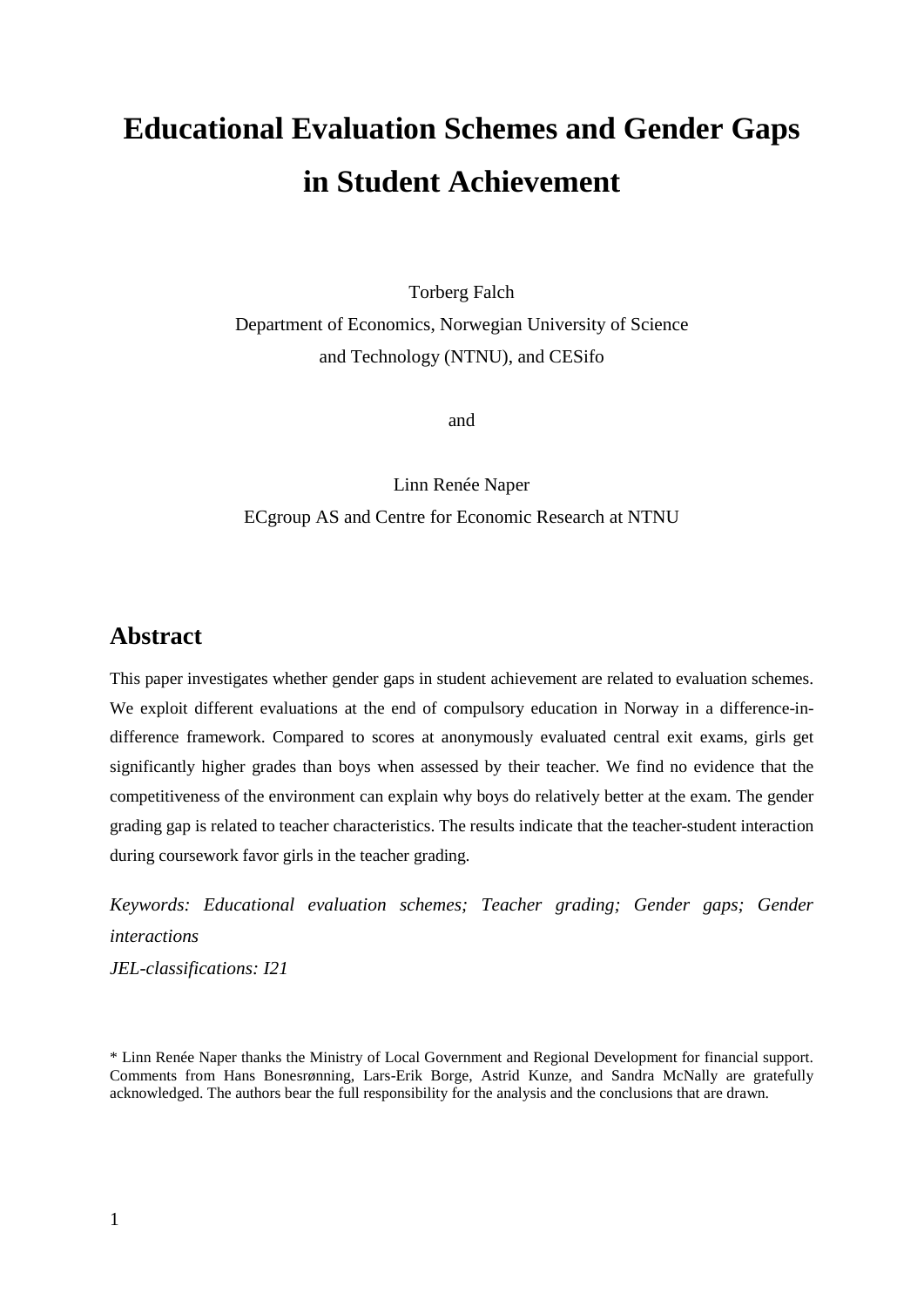# **1. Introduction**

Mechtenberg (2009) presents a game theoretical model in which gender gaps in equilibrium are similar to observed gender differences in school achievement, university enrolment, and wages. In her model, there are two subjects at school - mathematics and humanities – and students' beliefs about own ability depend on teacher grading. The crucial assumption for the fascinating equilibrium is that girls do not fully trust bad grades in humanities and good grades in mathematics, while boys do not fully trust good grades in humanities. Teachers respond to these beliefs by easy grading for boys in humanities and for girls in mathematics, and hard grading for girls in humanities. Thus, the central theorem in Mechtenberg (2009) is the existence of a significant gender grading bias against girls in humanities and a smaller gender grading bias against boys in mathematics. This theorem is testable by comparing teacher grading with external evaluation of achievement.<sup>[1](#page-1-0)</sup>

The present paper exploits achievement scores for Norwegian students at the end of compulsory schooling. Teachers set grades based on tests given throughout the whole school year, and all students conduct a central exit exam that is graded anonymously. All grades matter for admission to upper secondary schools and are in this respect high-stake.

The observed gender gap in student achievement in favor of girls is often explained by increased share of female teachers. For example Dee (2005a, 2005b) and Ammermueller and Dolton (2006) find evidence that students profit from having same-sex teacher. Steel (1997) discusses a phenomenon referred to as "stereotype threats" as an explanation of how demographic matches between students and teachers may influence educational outcomes. The idea is that students' academic self-confidence, and therefore their performance, is limited by possible and perceived stereotypes in the classroom. Another potential explanation, often referred to as "role-model" effects, is that the presence of a demographically similar teacher may raise students' academic motivation and expectations, and thus positively affects performance.

Both stereotype threats and role-model effects are "passive" teacher effects since they are not related to intentional behavior of teachers. Thus, passive teacher effects cannot explain

<span id="page-2-0"></span> $<sup>1</sup>$  As students' expectations adjust to the grading signals, easy grading has a negative effect on achievement in</sup> equilibrium. This feature of the model is in line with the empirical evidence on easy grading, see for example Figlio and Lucas (2004) and Bonesrønning (2004, 2008).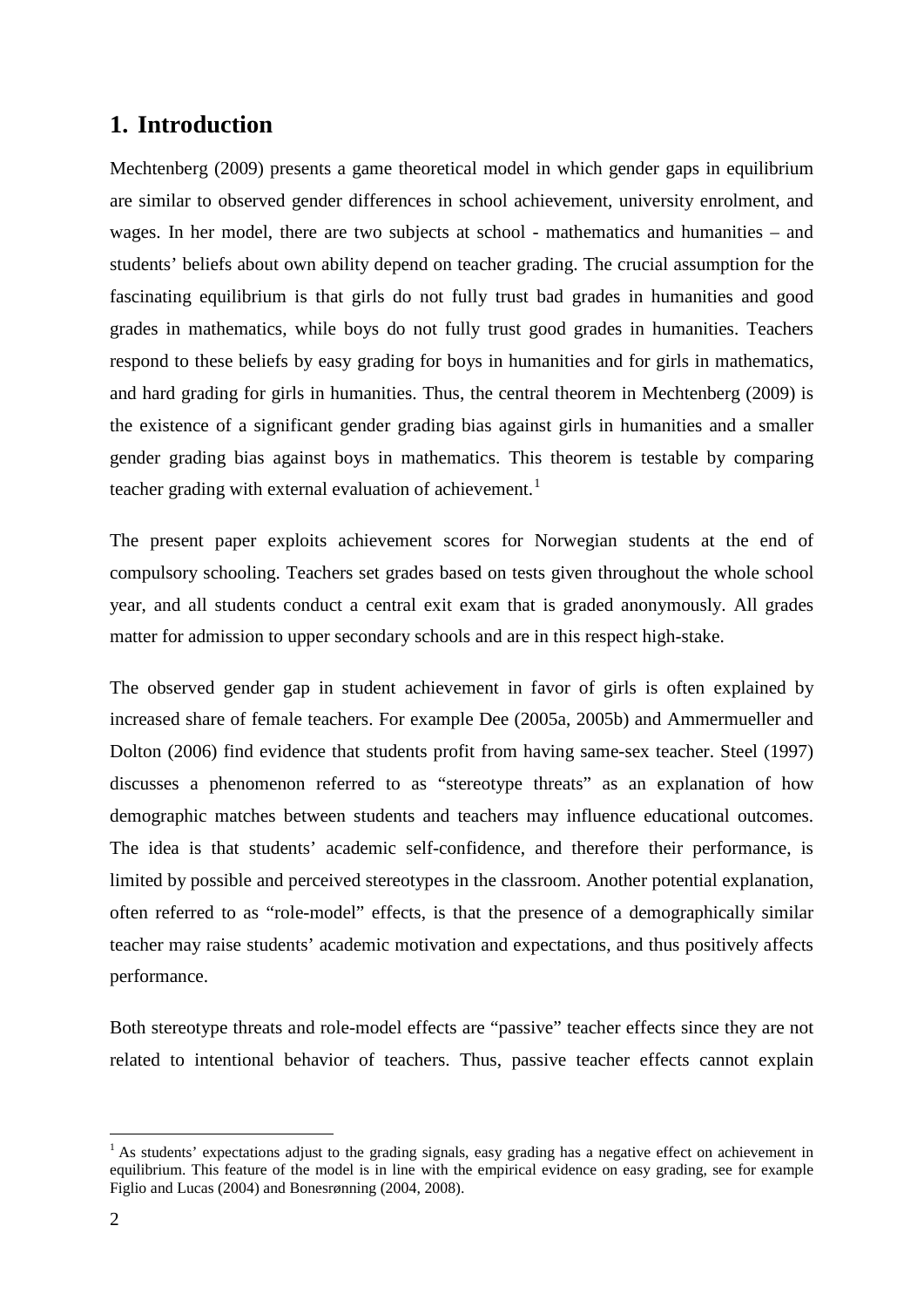systematic differences in performance across evaluation schemes as far as they test the same skills.

The hypothesis in Lavy (2008) is that schools and teachers are sources of stereotypes that harm girls. The hypothesis is tested by exploiting that the matriculation exam in the academic track at Israeli high schools consists of both a state exam which is anonymously graded and an internal school exam. Contrary to the hypothesis, Lavy (2008) find that the bias on the non-blind test is against boys in all subjects.

Compared to the exam system in Israel, the potential for discrimination is higher in countries where teacher grading is based on more than a single test. The findings of Emanuelsson and Fischbein (1986), Stobart et al. (1992), Lindahl (2007a), and Bonesrønning (2008) indicate that greater weight on coursework elements improves the relative performance of girls. Machin and McNally (2005) show that the gender gap in the UK aroused in the afterwards of the change in examination system in 1988. The importance of coursework increased in the new system.

We find that girls obtain better scores than boys in teacher grading relative to the central exit exam in both mathematics, English, and Norwegian language in the period 2002–2005. Thus, our results are not in accordance with Mechtenberg's (2009) central theorem. The gender grading gaps estimated, however, are of the same magnitude as found by Lavy (2008). Other mechanisms than those put forward by Mechtenberg (2009) must explain the grading behavior. We investigate whether the finding in Gneezy et al. (2003) that males perform relative better in competitive environments can explain the gender gap. We explore that the extent to which grades matter for admission to upper secondary education varies across counties, and, in addition, that one specific cohort conducted a separate low-stake test. The results indicate that the competitiveness of the environments cannot explain the gender grading gaps. In addition, the results for the low-stake test indicate that the gaps are not related to the anonymous vs. non-anonymous dimension. However, we find some evidence that the gender of the teacher and teacher experience matter for the gender grading gaps..The teacher-student relationship seems important, although with a different kind of interaction than assumed by Mechtenberg (2009). We conclude that the most reasonable explanation for the gender grading gaps is that teacher grades are based on performance over a longer period than single tests. Teacher grades might include coursework elements that favor girls.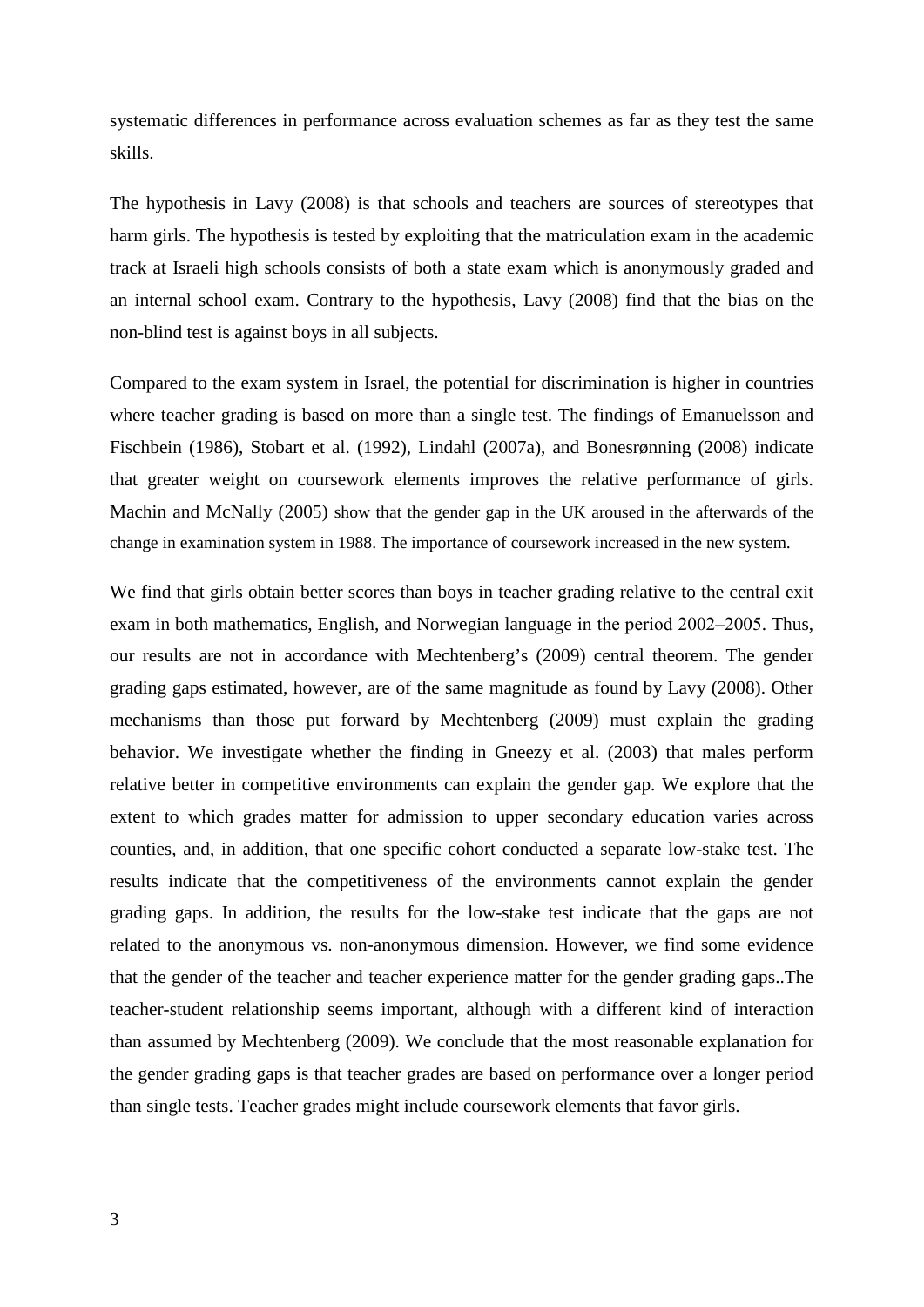The next section offers a more closely description of the Norwegian educational system and student evaluation schemes. Section 3 presents the data. Section 4 includes the main results on gender grading gap in teacher assessments, while in Section 5 some investigations on possible explanations of the observed gender gap are discussed. Section 6 concludes.

## **2. Institutional Setting**

Norway has 10 years of compulsory schooling (from the year children turn six to the year they turn 16). None repeat grades, which implies that every student reach the  $10<sup>th</sup>$  grade. Multi-purpose municipalities are responsible for the schools, and assign students to schools according to neighborhood rules. In 2005, 1164 public schools provided education at the lower secondary level  $(8<sup>th</sup>$  to  $10<sup>th</sup>$  grade).

At the end of lower secondary education, students are evaluated both non-anonymously by their teachers (grades given in all curricula-based subjects) and anonymously in central exit exams. Each student conducts one central written exam of five hours, which take place at the end of the final year. The Norwegian Directorate for Education and Training prepares the written central exams, while local authorities are responsible for the assignment of examination subjects to schools and individual students given clear instructions from the Directorate. The teachers or schools have no influence in this respect. The students, as well as the schools, are informed about their exam subject on the same day all over the country, and the exam is 2-7 days later depending on exam subject. About 20 percent of the students are examined in Norwegian, about 40 percent are examined in mathematics, and 40 percent in English.<sup>[2](#page-2-0)</sup> The exam result is determined by two external examiners assigned to each student.

Teacher grading is the responsibility of individual teachers. According to the school law, teacher grade should be based on the achievements throughout the school year, and should express the students' competence and skills. Grades shall not reflect student effort. In Norwegian language and English, there are separate marks for written and oral skills, where the former is based on tests and the latter on performance in class. We compare the former with the exam results because they shall measure the same skills. In fact, teachers often use questions from former exams in their tests, and as a part of the basis for their evaluation is a

<span id="page-4-0"></span><sup>&</sup>lt;sup>2</sup> Students with exam in the Norwegian language had the exam over two days in the empirical period. There are two formal written Norwegian languages, and the students conducted exam in both, and got separate grades from their teachers in both. In this paper we only consider the results for the main Norwegian language.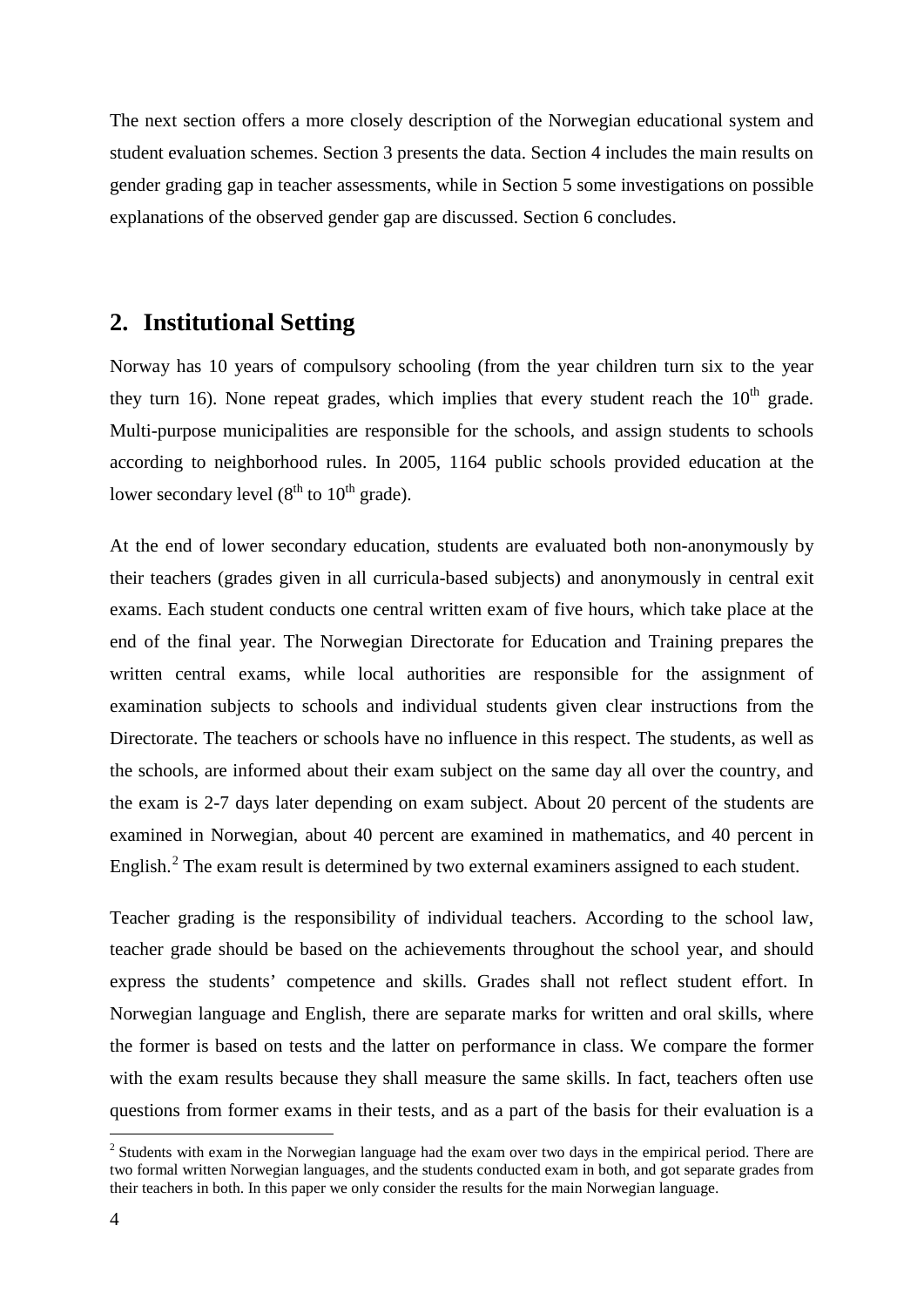one-day test of five hours. Although the performance throughout the whole school year matter, the performance in the latest tests is most important. In central exam subjects, teacher grades should be given at least one day before the notification of exam results.

Teacher grades and central exam results are equally important for students' final grade point average (GPA). GPA matters for the prospects of admission to upper secondary study tracks and schools. There is a legal right of upper secondary schooling. Over 95 percent of the cohort enrolls the year they finish compulsory education. Upper secondary education is the responsibility of the counties, which determines location of schools and the composition of study tracks at each school. About 45 percent enroll in the academic study track which qualifies for higher education. In addition, during the empirical period of this paper, there were 12 vocational study tracks, which at graduation certify for work as electrician, carpenter, practical nurse, etc. Most schools have several study tracks.

In their application, students have to rank three different study tracks. They have a legal right to be enrolled into one of these three tracks, but whether they are enrolled in the first, second, or third preferred track depends on GPA. No other factors matter. Teacher grades and the result on the exit exam is high-stake in this respect. In addition, in some counties there is free school choice. Students have to rank schools in addition to study tracks in their application, and admission to over-subscribed schools is solely based on GPA. Other counties rely on school catchment areas; the students are enrolled in the closest school with the preferred study track.<sup>[3](#page-4-0)</sup> Thus, GPA is high-stake to a larger degree in counties with free school choice than in counties using well-defined school catchment areas, a feature that we exploit in the analysis below.

<span id="page-5-0"></span>A national student evaluation scheme was implemented in the spring 2004. All final grade students had to conduct tests in all three exam subjects. The tests were designed as instruments to evaluate and monitor performance and to provide feedback to municipalities, schools, and teachers. The tests were evaluated by the student's teacher, but the results should not be taken into consideration when the teachers decided on final grades. The tests had thus no consequences for the students. The testing time was short, about one hour, and the content of the test could differ from the skills tested in the high-stake assessments. In particular, the test in Norwegian did not include writing an essay. It was a test of reading skills.

<sup>&</sup>lt;sup>3</sup> A closer description of one system of free school choice is given in Machin and Salvanes (2010). They study the effect on house prices of increased school choice from 1997 in the Oslo county.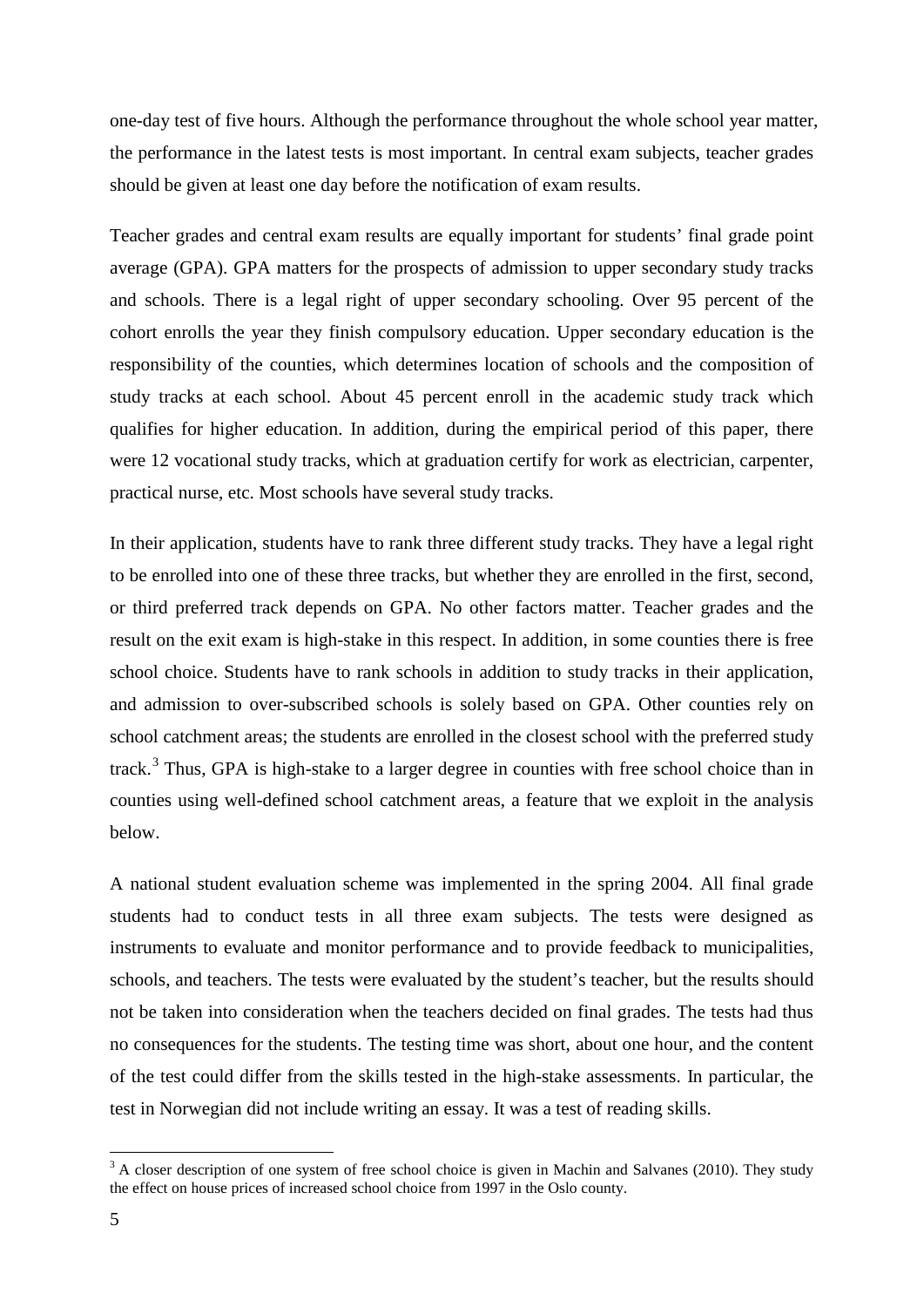According to Borghans et al. (2006), individual effort and achievement depend on the reward related to the result. Student evaluation schemes can in general differ along three dimensions. They can be anonymous or non-anonymous, based on a single test or the performance over a longer period, or influence individual students' prospects (high-stake tests) or not (low-stake tests).<sup>[4](#page-5-0)</sup> Table 1 classifies possible evaluation schemes into six different types.<sup>[5](#page-6-0)</sup> In this paper we exploit three of the evaluation types as indicated in bold in the table. Possible tests of other kinds are indicated in the table.

# **3. Data and Descriptive Statistics**

Information on students and teachers in lower secondary schools is provided by Statistics Norway. Data on teacher grades and results from the central exit exam are available for the cohorts graduating in the spring 2002–2005, while results for the national test are available only for 2004. The data are merged with extensive information on individual student background, such as gender and immigration status, and parents' income, marital status and education. Information on teachers includes gender, teaching experience, marital status, and number of children. The teacher information is aggregated to the school level and merged with student level data using a school identifier.

There are several mixed schools with students at  $1<sup>st</sup>$  to  $10<sup>th</sup>$  grade that typically are small and located in rural areas. Since information on whether teachers work at the primary or lower secondary level is not available, we exclude mixed schools from the sample to avoid linking primary school teachers to students at the lower secondary level. This reduces the sample by 24 percent.<sup>[6](#page-6-1)</sup> Since our identification is based on within-student variation in achievement, the

<sup>&</sup>lt;sup>4</sup> Low-stake tests include several instruments to monitor school, school district, or country performance. International comparative achievement tests (like PISA and TIMMS) that are widely used in empirical work are low-stake tests by nature, which to a large extent also is the case for the grades in US high school since admission to colleges mainly rely on the SAT test conducted after graduating from high school. In contrast, in most European countries, admission to higher education institutions is based on grades set by teachers. Test results may also involve economic incentives for the schools and school owners and in some sense be high-sake tests for the schools, while, at the same time, low-stake tests for the students. Evaluations of the reliability of tests used in accountability systems include Kane and Staiger (2002), Jacob and Levitt (2003), and, Jacob, (2007).

<span id="page-6-0"></span><sup>&</sup>lt;sup>5</sup> Our classification into three dimensions indicates that there are eight different types of evaluation schemes (4 x 2 table). However, it is hard to imagine anonymous evaluations based on observations over a longer time period.

<span id="page-6-2"></span><span id="page-6-1"></span><sup>&</sup>lt;sup>6</sup> In models that do not include information of teachers, the results for the main parameter of interest are very similar in the full sample and in our regression sample. The estimate on the full sample is  $1-12$  percent larger (depending on subject) than the results for our regression sample reported below.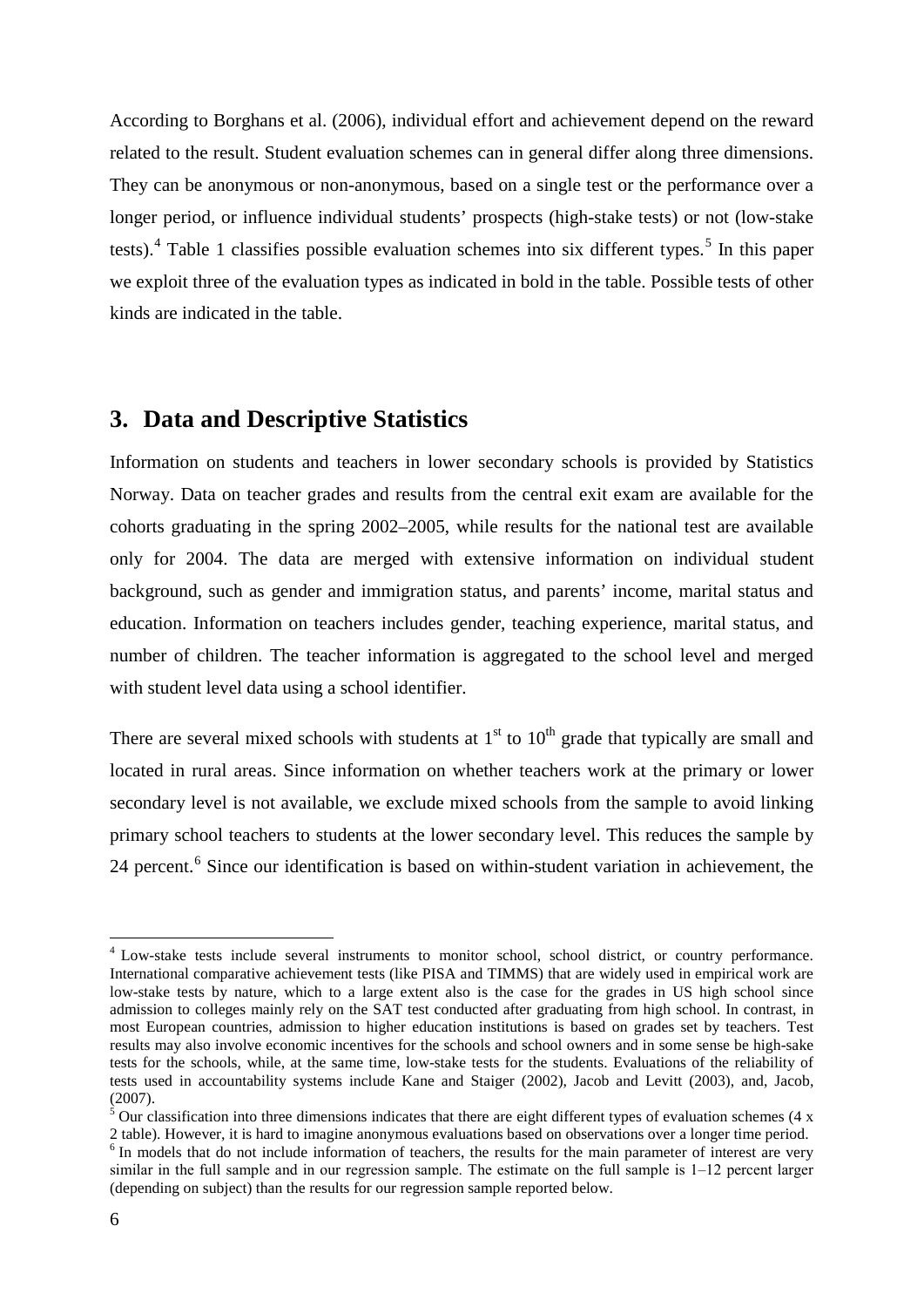estimation sample only includes students with both a teacher grade and an exam result in a given subject.<sup>[7](#page-6-2)</sup> Each student is only observed in one subject.

Both teacher grading and exams use a grading scale from 1 to 6, where score 6 is best and 1 is very weak. Figure 1 presents the distribution of scores across assessment schemes, subjects, and gender. A score of 3 or 4 is most common, each including 20 to 40 percent of the students in the different groups. The distributions are close to normal in all cases, although there are two distinct patterns. First, the scores are always better in teacher grading than at exam. Obviously, several students get a lower score at the exam than when they are assessed by their teacher. Second, female students perform better than male students in languages, and in particular in Norwegian.

Table 2 and 3 cross-tabulates the percentages with the different combinations of scores at the exam and the teacher grading in mathematics for female and male students, respectively. It is most common to get the same score in both evaluation schemes. However, several students get one grade lower at the exam than in the teacher assessment. For example, out of the 29.1 percent of girls with teacher grade equal to 4, 34.4 percent got score 3 at the exam (that is 10.0 percent of the total sample of girls). The figures are similar for boys, but with a tendency that fewer students get a lower score at the exam. Overall, 58.9 percent of the girls and 60.6 percent of the boys get the same result in the two evaluation schemes, and 32.6 and 29.2 percent, respectively, get lower score at the exam than in the teacher assessment.

Table 4 compares mean scores in teacher grading and exam across gender. For each subject, the table report average teacher grades, exam results, and the test-statistic from a mean comparison test across gender and evaluation schemes. Average score is higher for female students than for male students in all cases, and the differences are statistically significant. The gender gap is largest in Norwegian and small in mathematics. In contrast to most countries, girls outperform boys even in mathematics. This is in line with the findings in for example the international comparative student test of eight graders TIMSS 2003, see for example Fryer and Levitt (2009). Guiso et al. (2008) argue that the gender achievement gap in mathematics is related to gender equality in general, and in the most gender-equal societies girls perform at least as well as boys.

<span id="page-7-0"></span><sup>&</sup>lt;sup>7</sup> Some students are exempted from the external exam because of illness on examination day, disabilities, etc. The written exam absence rate is close to 4 percent each year.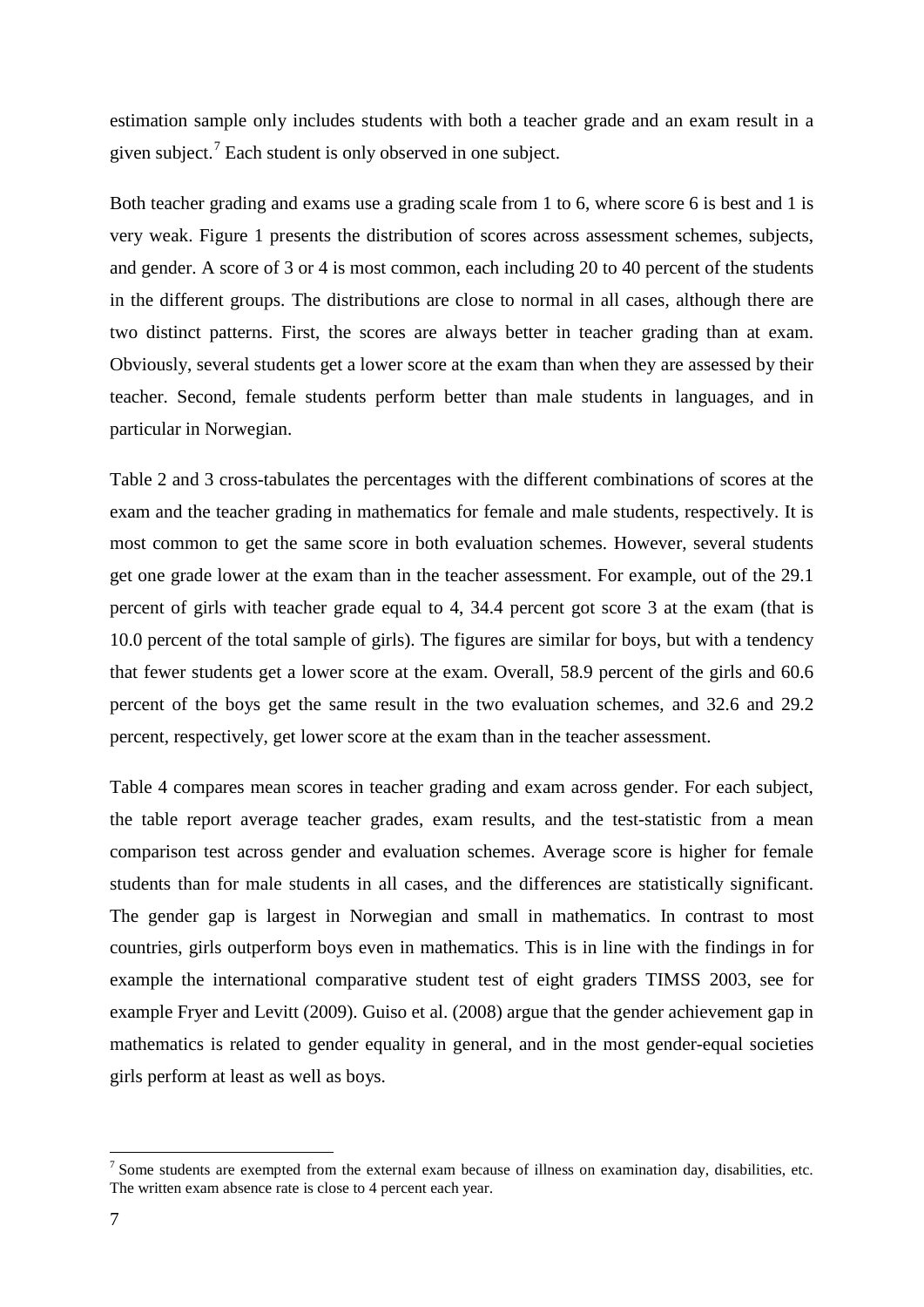Table 4 also shows that average scores in teacher grading are higher than exam scores in all cases. The last column for each subject shows that the differences are of about the same size in all subjects and statistically significant. In addition, the score differences between the assessment schemes are higher for girls than for boys. The simple difference-in-difference estimator, corresponding to parameter *γ* in equation (1) below, is equal to 0.05, 0.07, and 0.02 in mathematics, English, and Norwegian, respectively, and significant at 5 percent level in all cases.

Appendix Table A1 reports descriptive statistics. The first column includes all students, and the statistics for the "score"-variable merge all subjects. Regarding student characteristics, 69 percent are living with both parents, about 30 percent of the parents have some college or university education. Teacher characteristics are only available as year specific averages at the school level. 54 percent of the teachers are women at the lower secondary level, $8$  64 percent are married and 18 percent do not have children.

In the last three columns in Appendix Table A1, only the individuals conducted the relevant exam is included. Each student only takes one exam. Overall, there are very small differences in background characteristics across the subjects, even though at many schools it is the case that all students have the same exam subject. This clearly support that allocation of exam subject across students is random.

# **4. Gender gap in teacher grading**

#### *4.1 Empirical strategy*

We follow Lavy (2008) and estimate the following linear difference-in-difference model.

$$
(1) \qquad A_{Eijt} = \alpha + \lambda G_{ijt} + \delta E_{ijt} + \gamma (E_{ijt} \times G_{ijt}) + \beta X_{ijt} + \phi_j + \mu_t + \sigma_{Eijt},
$$

where the score  $A_{Eii}$  at evaluation  $E(E=1$  for teacher grading and  $E=0$  for central exam) of student *i* at school *j* at time *t* is assumed to be a function of gender *G* and the type of evaluation  $E$ . Each student is observed at one point in time, at the end of  $10<sup>th</sup>$  grade. The model includes co-variates  $X_{ijt}$  (as reported in Appendix Table A1), and school and time fixed

<span id="page-8-0"></span><sup>&</sup>lt;sup>8</sup> In contrast, at the primary level there is clearly a majority of female teachers. For mixed schools  $(1<sup>st</sup> - 10<sup>th</sup>)$ grade), there are 65 percent female teachers.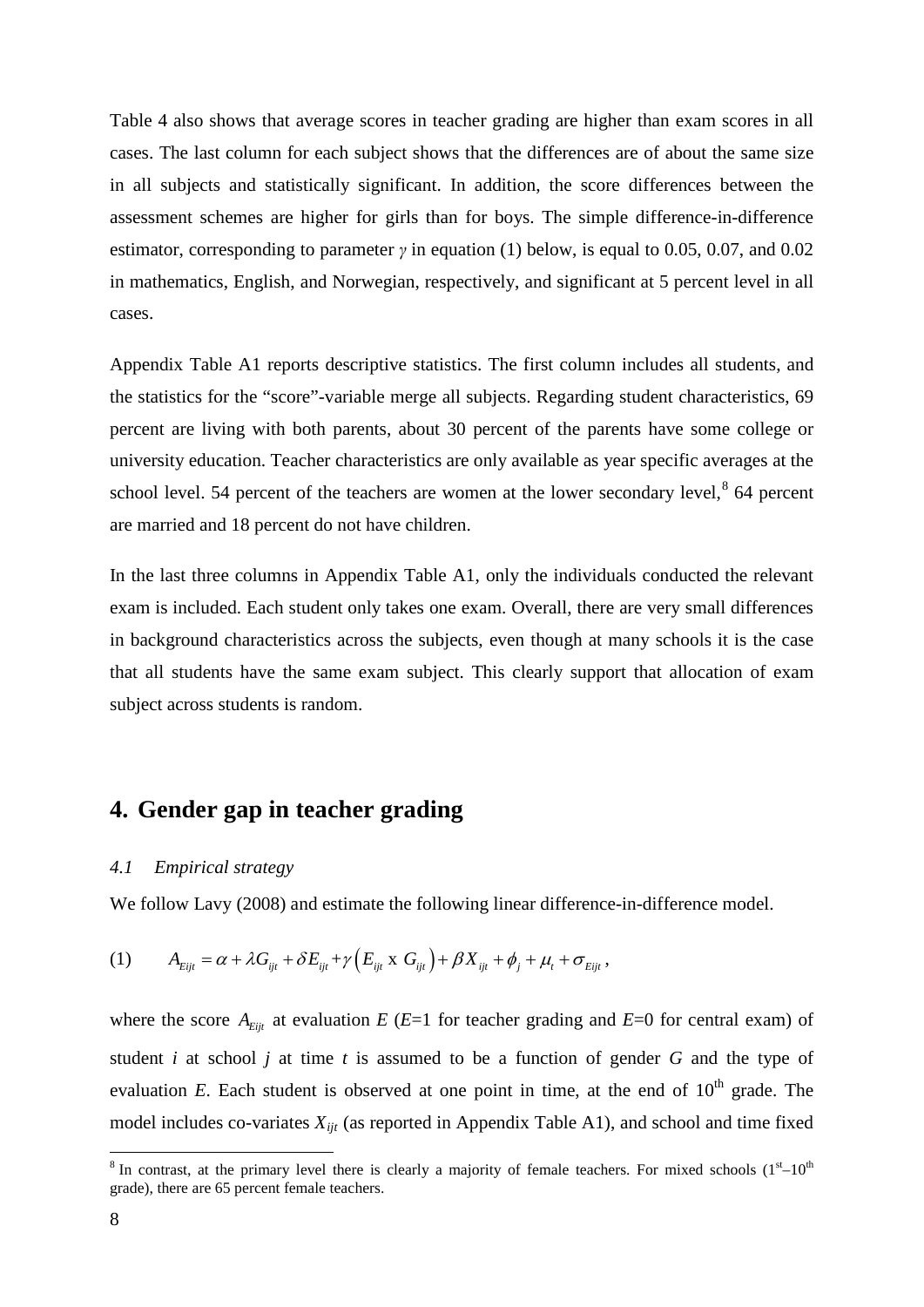effects,  $\phi_j$  and  $\mu_t$ , respectively.  $\sigma_{Eijt}$  is an i.i.d. error term. Since the data set is stacked, including both the teacher grade and the exam result, the number of observations in the regression will be twice the number of students. We estimate the model separately for each subject, and, in addition, we estimate a model including all subjects. The latter will return the average effects across the three different subjects.

The difference-in-difference parameter  $\gamma$  identifies the mean gender difference in score gaps. A positive  $\gamma$  indicates that female students, conditional on the individual exam result, receive higher grades from their teachers than male students. The parameters  $\lambda$  and  $\delta$  identify the gender achievement gap at the exam and the "grade inflation" for male students in the teacher grading, respectively.

In this model, all individual and school fixed effects are implicitly assumed away with regard to the parameter  $\gamma$ , as long as these effects are homogenous across evaluation schemes. In essence  $\gamma$  is identified on the difference between the teacher grade and the exam result. Estimating γ from (1) is algebraically identical to estimating *γ* from the equation

$$
(2) \tA_{E=1,ijt}-A_{E=0,ijt}=\Delta A_{ijt}=\delta+\gamma G_{ijt}+\Delta \sigma_{ijt}.
$$

Equation (2) highlights that including co-variates and time fixed effects in equation (1) does not influence the estimate of  $\gamma$  because the basic specification saturates all these effects. However, one advantage by estimating (1) is that more coefficients are revealed.

Consistency of the difference-in-difference parameter  $\gamma$  requires that assignment of female students to schools is not systematically related to teacher grading practices. Systematic assignment of students with respect to gender is very unlikely in the Norwegian system basically with fixed school catchment areas. However, we will take into account that schools may be heterogeneous with respect to teacher grading practices, peer effects due to different student composition, unobserved teacher quality, etc., by including school fixed effects interacted with the assessment scheme. This is identical to include school fixed effects in equation (2). When we estimate the model at differenced form as in equation (2), we will also present results from model specifications including student and teacher characteristics.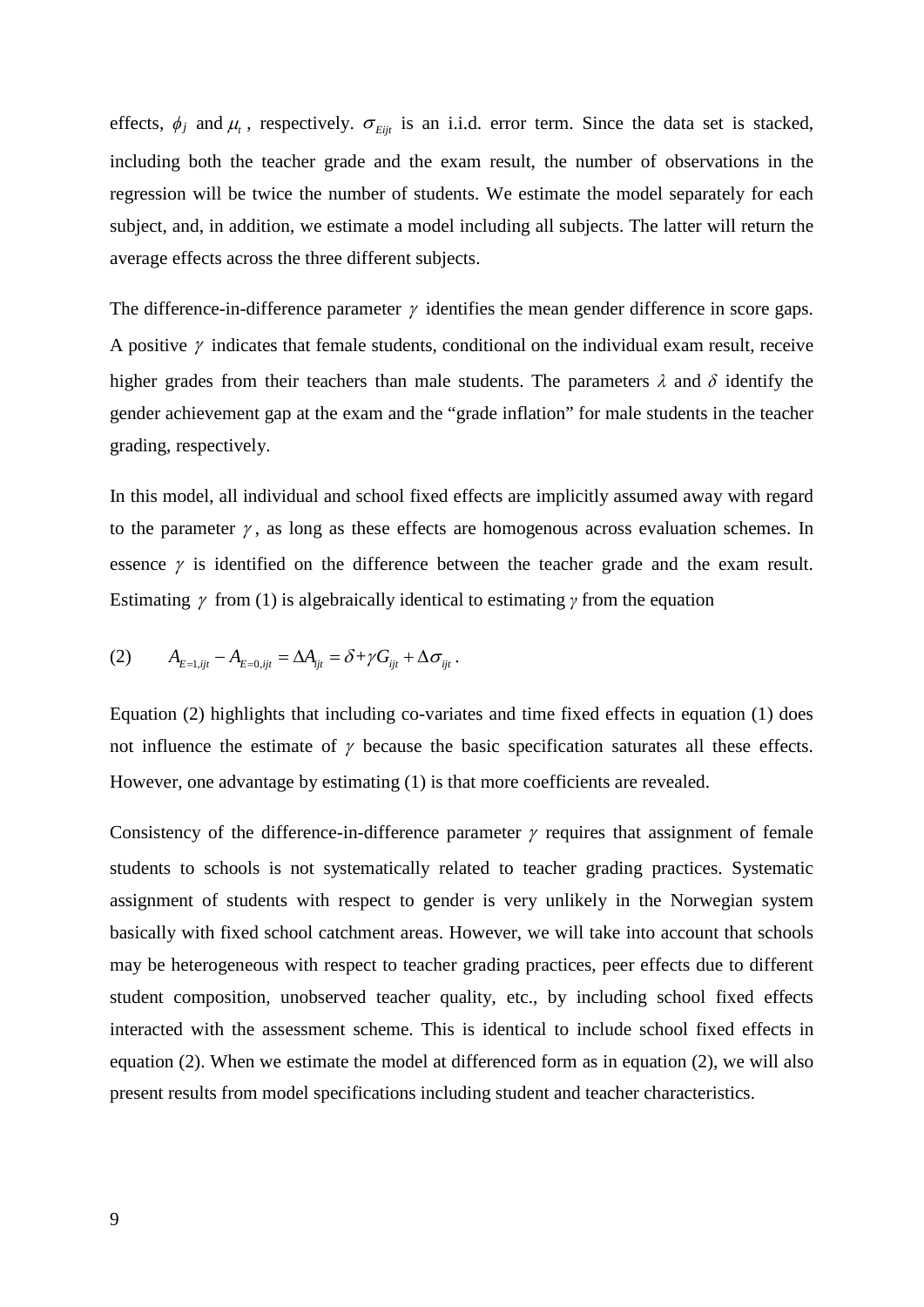#### *4.2 Results*

Table 5 presents results using the model specification described in equation (1). The first model includes all students and thus merges data across subjects, while the rest of the table presents results separately for the three subjects. The table only reports the parameters of main interest. Full results are provided in Appendix Table A2. The appendix table shows, as expected, that immigrants have lower scores than native students in all subjects, and the scores are highest for students with highly educated parents living together. The effects of teacher characteristics are imprecisely estimated, presumably because they are measured at the school level and the models include school fixed effects.

The results in Table 5 are very similar to the mean comparison tests in Table 4. The differences between the first columns for each subject and the tests in Table 4 are related to some missing observations of student characteristics. The differences in standard errors are mainly related to clustering of errors at the school level. The mean achievement gap (as measured by the exam) is 0.30 score points at average across all subjects. The average grade inflation in teacher grading is 0.17 score points.

The effect of main interest, the interaction effect between the dummy variables for female student and teacher grading, is positive in all regressions. Female students are on average rewarded significantly better by their teachers, relative to the exam, than male students. The average gender grading gap across all subjects is 0.05 score points, and highly significant. The gap is largest in mathematics and English, and barely significant in Norwegian. The fact that the gap is not sensitive to the inclusion of interactions with school fixed effects indicates that teacher grading is not related to student or teacher sorting across schools.

The size of the interaction effects can be evaluated relative to the standard deviation of the distribution of the score difference between the assessment schemes.<sup>[9](#page-8-0)</sup> The estimated effects in mathematics and English correspond to about 0.09 standard deviations, while in Norwegian the effect is about 0.02 standard deviations. The former effects are in line with Lavy's (2008) results, while the latter is smaller. Given the differences in assessment schemes analyzed in this paper compared to the schemes analyzed by Lavy (2008), we would expect that the gender gap would be larger in our case. While Lavy compare two single day tests, we

<span id="page-10-0"></span><sup>&</sup>lt;sup>9</sup> The mean score differences [standard deviation] between teacher grades and the central exit exam results are 0.197 [0.693] across all subjects, 0.228 [0.636] in mathematics, 0.162 [0.712] in English, and 0.195 [0.765] in Norwegian.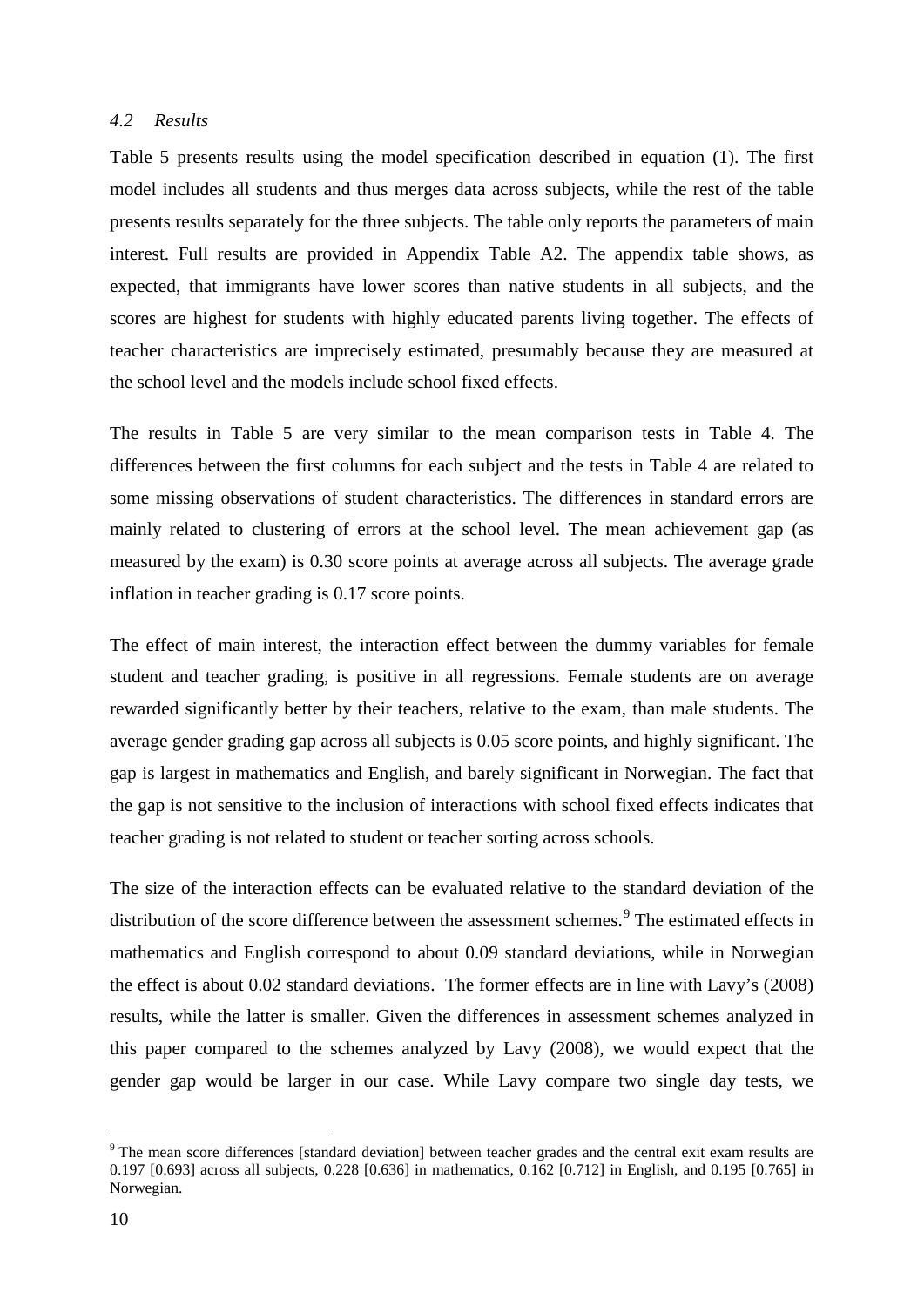compare the externally graded test with assessment based on performance over the whole school year, leaving more room for teacher-student interactions to have an impact.

The results discussed here are not in line with the equilibrium conditions in Mechtenberg's (2009) cheap-talk-in-the-classroom model. We do not observe a grading gap against girls in humanities. We have two language subjects in our analysis, and the grading gap is against boys in both cases. The grading gap against boys in mathematics is in accordance with Mechtenberg's model, but the driving force in her model is that treatment and responses to treatment differ across subjects.

# **5. What can explain the gender gap in teacher grading?**

We consider two possible explanations of the observed grading gap against boys. First, it is arguably a more competitive environment at an exit exam than at tests taken throughout the school year, and we will investigate whether this can explain why males do relatively better at the exam than in teacher grading. Second, even though the specific story of the teacherstudent interaction of Mechtenberg (2009) is not supported by the data, the interaction may take other forms.

#### *5.1 Gender grading gap and competitiveness of the environment*

Gneezy et al. (2003) designed an experiment to investigate performance under different incentive schemes. Their findings suggest that women are less effective than men in competitive environments. In addition, Niederle and Vesterlund (2007) find that females are less willing than men to enter a mixed-sex competition. Some evidence also exists from real life data. Paserman (2007) studies Grand Slam tennis tournaments and finds that women are significantly more likely than men to hit unforced errors at the crucial stages of the match. Örs et al. (2008) examine an entry exam to a very selective French business school, and find that males do relatively better than females on the exam compared to prior achievement.

We will investigate whether gender differences in response to competition can explain the observed gender grading gap in our data in two ways. Firstly we will exploit that GPA matters more in some counties than in other counties. Secondly we to compare the exam result to the one-day low-stake national tests in 2004.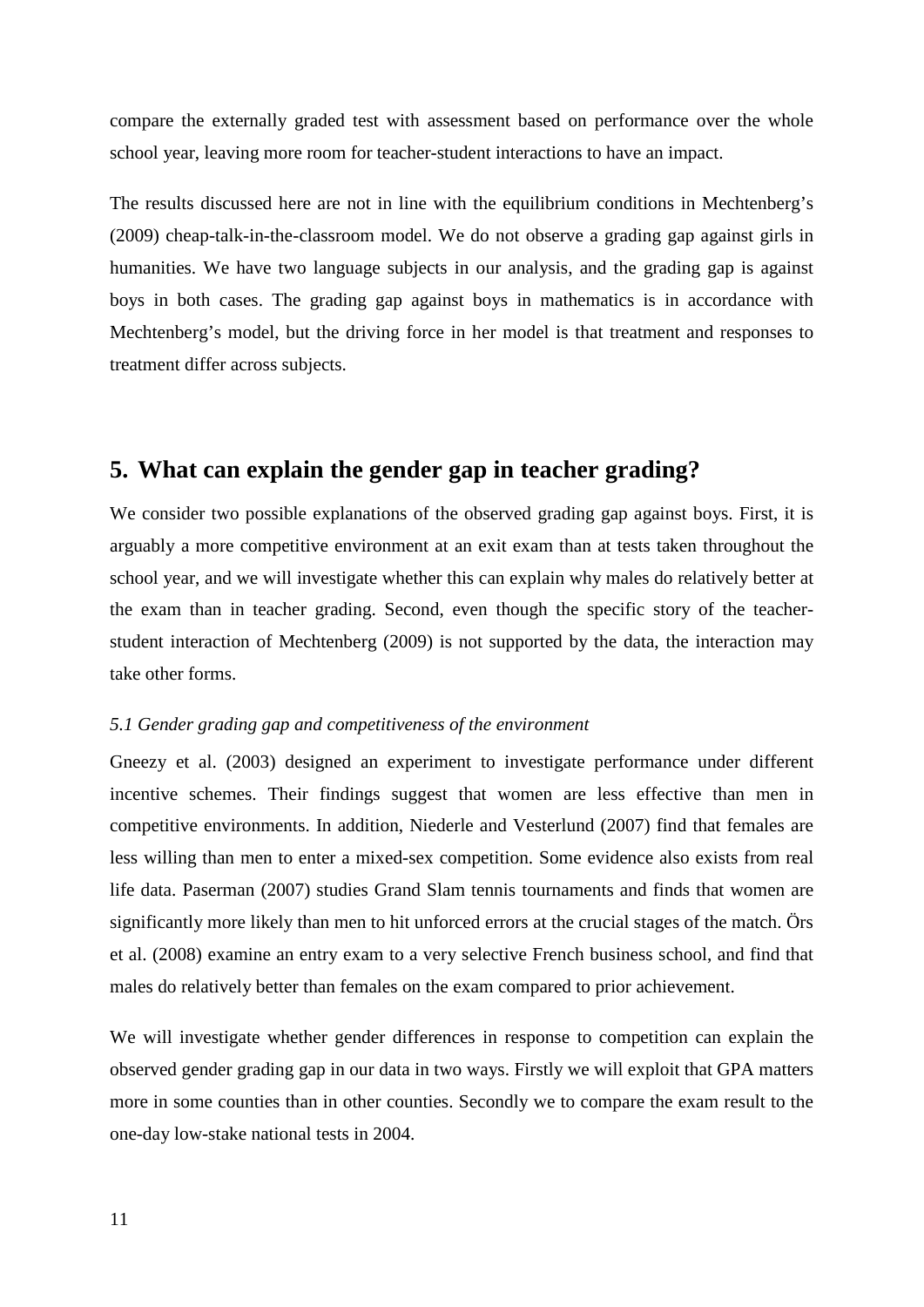If the observed gender grading gap is due to a more competitive environment at the exam than at the events relevant for the teacher grade, we would expect the grading gap to be larger in counties with free school choice than in counties with only free choice related to study track, i.e., girls perform relatively worse at the exam under free school choice. According to the classification of Haraldsvik (2004), seven counties had free school choice in the empirical period (including Oslo), 10 counties had fixed school catchment areas (including Bergen, the second largest city in the country), while two counties had free school choice in the cities and not outside cities. The systems are represented all over the country. The casual evidence indicates that the variation in school choice across counties is mostly historical. Even though school choice has an ideological bias, there are few changes over the last 20 years.<sup>[10](#page-10-0)</sup> In 11 municipalities, mainly medium sized cities, there was a mixed system. We skip these observations from the analysis below (six percent of the observations). Appendix Table A1 shows that there where free school choice for 55 percent of the observations.

Table 6 presents models estimating different version of equation (2) above. The model in column (1) is identical to the model in column (2) in Table 5, except that the model includes the interaction term between gender and free school choice.<sup>[11](#page-12-0)</sup> Contrary to the hypothesis, the gender grading gap is smaller when there is free school choice. In the case of catchment areas female students achieve on average, relative to male students, 0.059 score points better in teacher grading than at the exam, while with free school choice the gender grading gap is 0.040 score points. Female students thus perform relatively better at the exam in areas with free school choice. The difference is significant at five percent level. The model in column (2) in Table 6 includes time fixed effects and student and teacher characteristics, without affecting the estimated gender grading gaps.

One can argue that school choice is always limited in rural areas. Thus, in column (3) in Table 6, we exclude observations in small municipalities classified as having free school choice. This does not change the results. Finally, in column (4) we restrict the sample to the two largest cities. The results indicate that the gender grading gap in Bergen, with well-defined catchment areas, is 0.10 score points in favor of girls, about twice the country average. But most interestingly, the grading gap is significantly smaller in Oslo in which there is free

<span id="page-12-1"></span> $10$  Some changes occur. Oslo changed from a mixed system to a system of free choice in 1997, see Machin and Salvanes (2010). In the city of Trondheim the exact opposite change was implemented after the empirical period of this paper, while more choice has been introduced in Bergen. The arguments for changes are typically ideological, and are indeed not related to gender differences.

<span id="page-12-0"></span> $11$  Notice that the level effect of free school choice is not identified since the model include school fixed effects.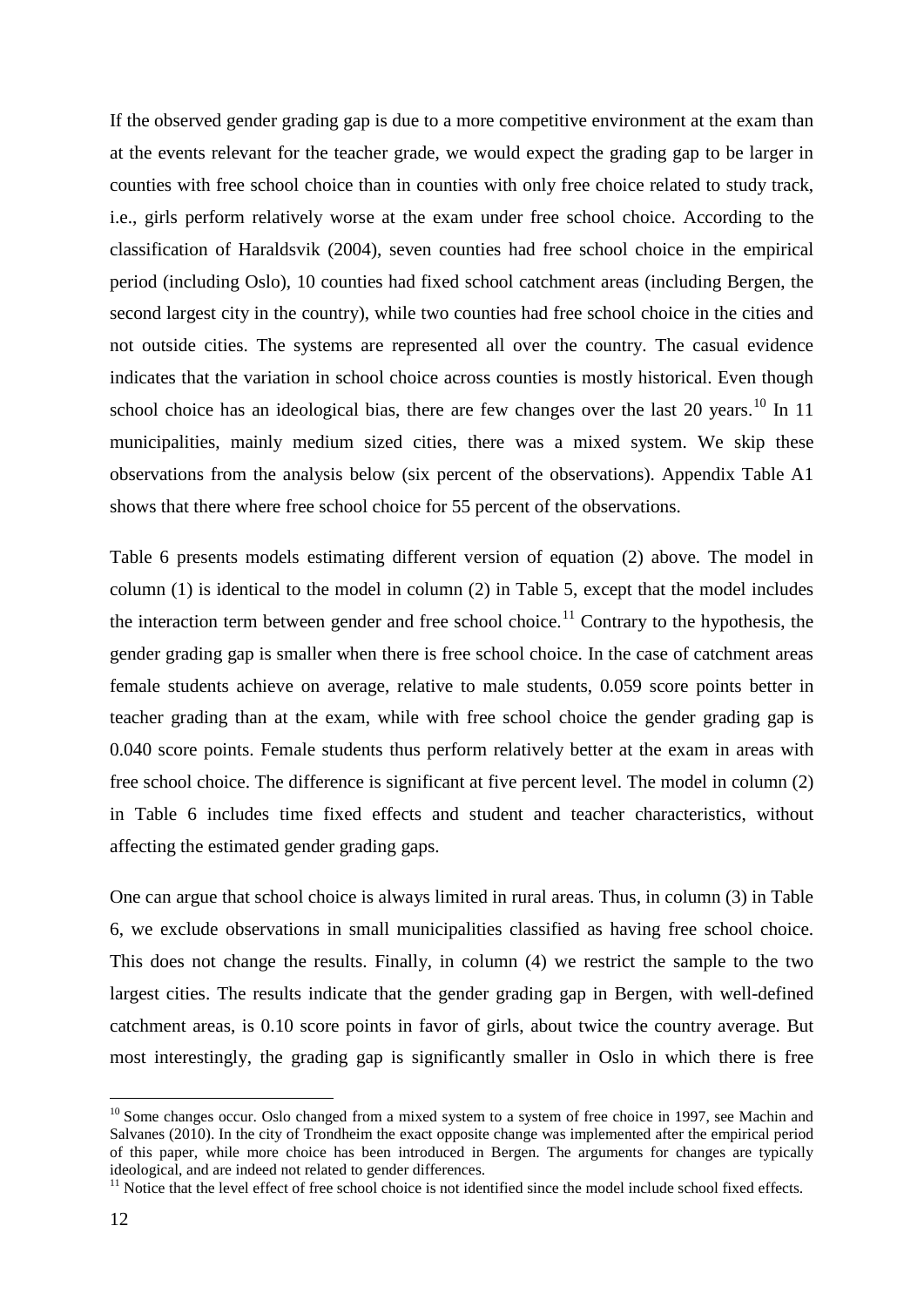school choice. The grading gap in Oslo is estimated to 0.035 score points, close to the average of counties with free school choice.

The last columns in Table 6 show that the gender grading gap is related to school choice in mathematics and Norwegian, while the interaction term is small and insignificant in English. The subject specific regressions test whether there is a gender grading gap in six different cases; three subjects under two different degrees of the stakes. With choice only over study track, there is a grading gap against boys in all three subjects. With free choice both for study tracks and schools, there is a grading gap against boys in mathematics and English, but not in Norwegian. The latter yields the low average gender grading gap revealed in Table 5.

Table 7 compares the exam results to the one-day low-stake national tests.<sup>[12](#page-12-1)</sup> It turns out that female students have a relatively lower score at the low-stake test than at the exam. This result is also contrary to the hypothesis that girls perform less well in competitive environments. The gender gap in absolute value is about twice the observed gender grading gap in Table 5. It turns out that the average gender gap is sizable particularly in Norwegian. This result must be interpreted with caution since the low-stake test in Norwegian focused on reading and thus tested somewhat different skills than the exam. The results for Norwegian can be interpreted as boys are relatively better in reading than in writing. However, there is also a large gender gap in mathematics which is clearly not in accordance with the competitiveness of the environment hypothesis.

Table 7 also includes models in which the female dummy variable is interacted with whether there is free school choice in the county. Since the difference in stakes is arguable higher under free school choice, the hypothesis above implies that the interaction effects are positive. The results indicate relatively low power for this test. Lower power in the model for the national test than in the model for teacher grading is probably related to smaller sample. Nevertheless, the point estimate in column (3) in Table 7 does not support the hypothesis. However, restricting the sample by excluding small municipalities classified as having free school choice, changes the sign of the interaction term. In particular in Norwegian it seems like girls are doing relatively better on the low-stake test in counties with free school choice

<span id="page-13-0"></span> $12$  The grading scale was different for the national test. In order to facilitate comparability, we impose the same mean and standard deviation for the national test as for the exam. Since data is only available for one year, teacher characteristics are collinear to the school fixed effects.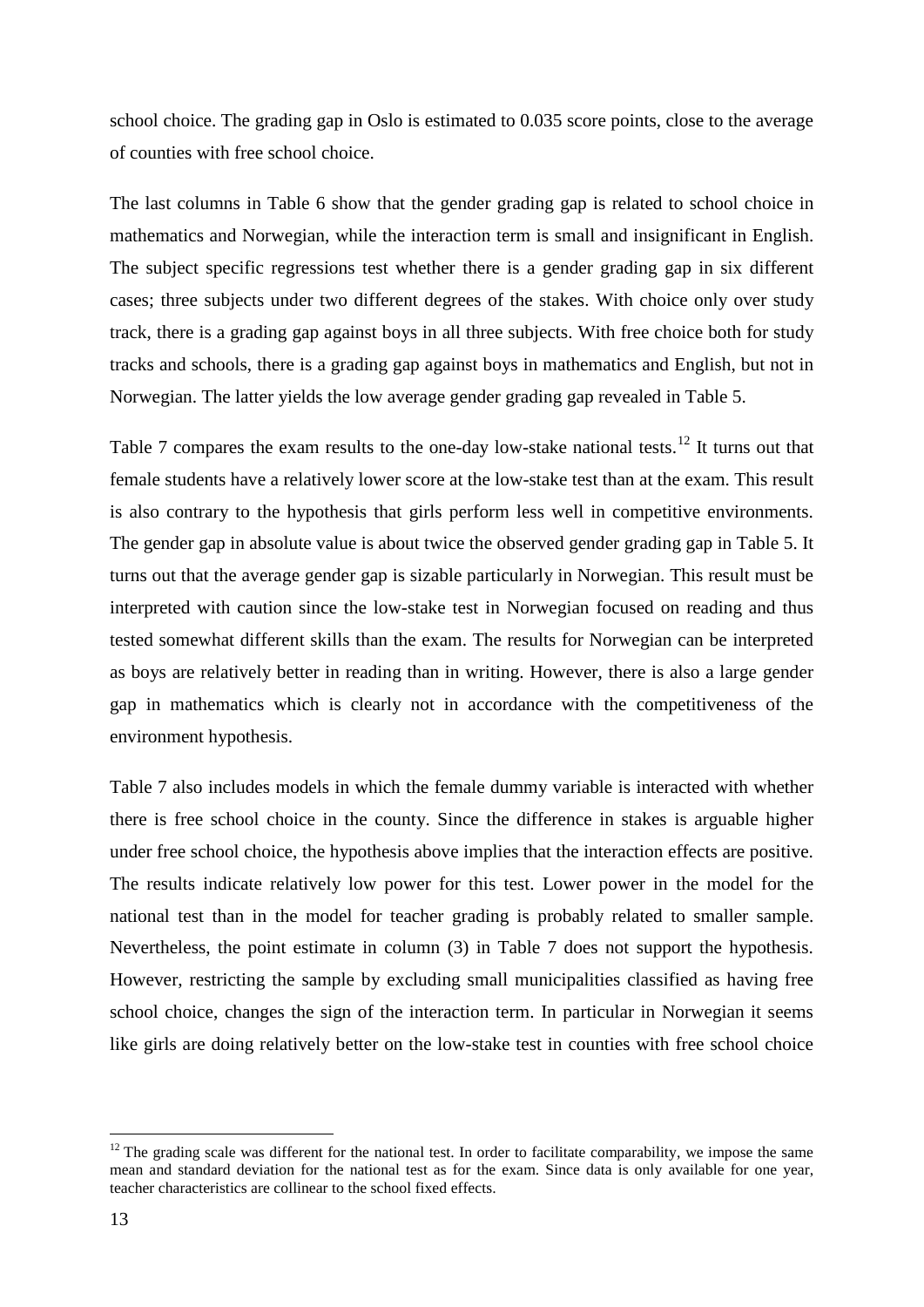than in other counties.<sup>[13](#page-13-0)</sup> However, giving the high standard errors, no conclusions can be drawn concerning the effect of free school choice.

Overall, conditional on the high-stake central exit exam, boys outperform girls on the lowstake national one-day test. Thus, the hypothesis that girls perform relatively worse when stakes are high is not supported.<sup>[14](#page-14-0)</sup>

These results also indicate that the anonymous vs. non-anonymous dimension of the evaluations schemes is not important for the gender grading gap. Both teacher grading and the national tests are non-anonymous, but while the female grading gap is positive for the former, it is negative for the latter.

#### *5.2 Gender grading gap and teacher-student interaction*

Inspired by the literature on gender stereotypes and student–teacher gender interactions (e.g., Steel, 1997; Dee, 2005b; Ammermueller and Dolton, 2006), we investigate whether the observed gender grading gap is related to the gender distribution of teachers. With "passive teacher effects", as described above, there will be no student–teacher gender interaction effects on grading. Hence, an interaction effect in this setup indicates that teachers adjust their grades, intentionally or not, depending on the student's gender. Since evaluation in languages to a larger extent involves subjective elements, it may be argued that it is more reasonable to expect a form of assessment discrimination in languages than in mathematics.

A student–teacher gender interaction in this setup may be interpreted as a kind of teacherinitiated discrimination in assessment of students. Since it is reasonable to believe that teaching practices vary with experience, we also investigate whether the grading gap is related to the experience of the teachers.

Teacher characteristics are measured at the school level. One would expect more noisy estimates when one use teacher composition at school instead of matching teachers to

 $13$  It is the sign of the interaction effect in Norwegian which is sensitive to whether we restrict the sample or not. If we restrict the sample to the two largest cities, Oslo and Bergen, the average interaction effect across all subjects increases to 0.10. Also in this case the interaction effect is largest for Norwegian, but insignificant at 10 percent level.

<span id="page-14-1"></span><span id="page-14-0"></span><sup>&</sup>lt;sup>14</sup> Our results are quantitatively larger than Lindahl's (2007a) finding for Sweden. Lindahl compares high-stake teacher grades based on whole year assessment with low-stake national tests. We have not estimated the same gender grading gap directly, but this gap follows by taking the difference between the estimated gap in teacher grading and the estimated gap for the national test. In mathematics, our estimate comparable to Lindahl is 0.168  $(0.057-(0.111))$ , which is 0.26 standard deviations of the score difference. Lindahl's estimate is equal to 0.11 standard deviations of the score difference.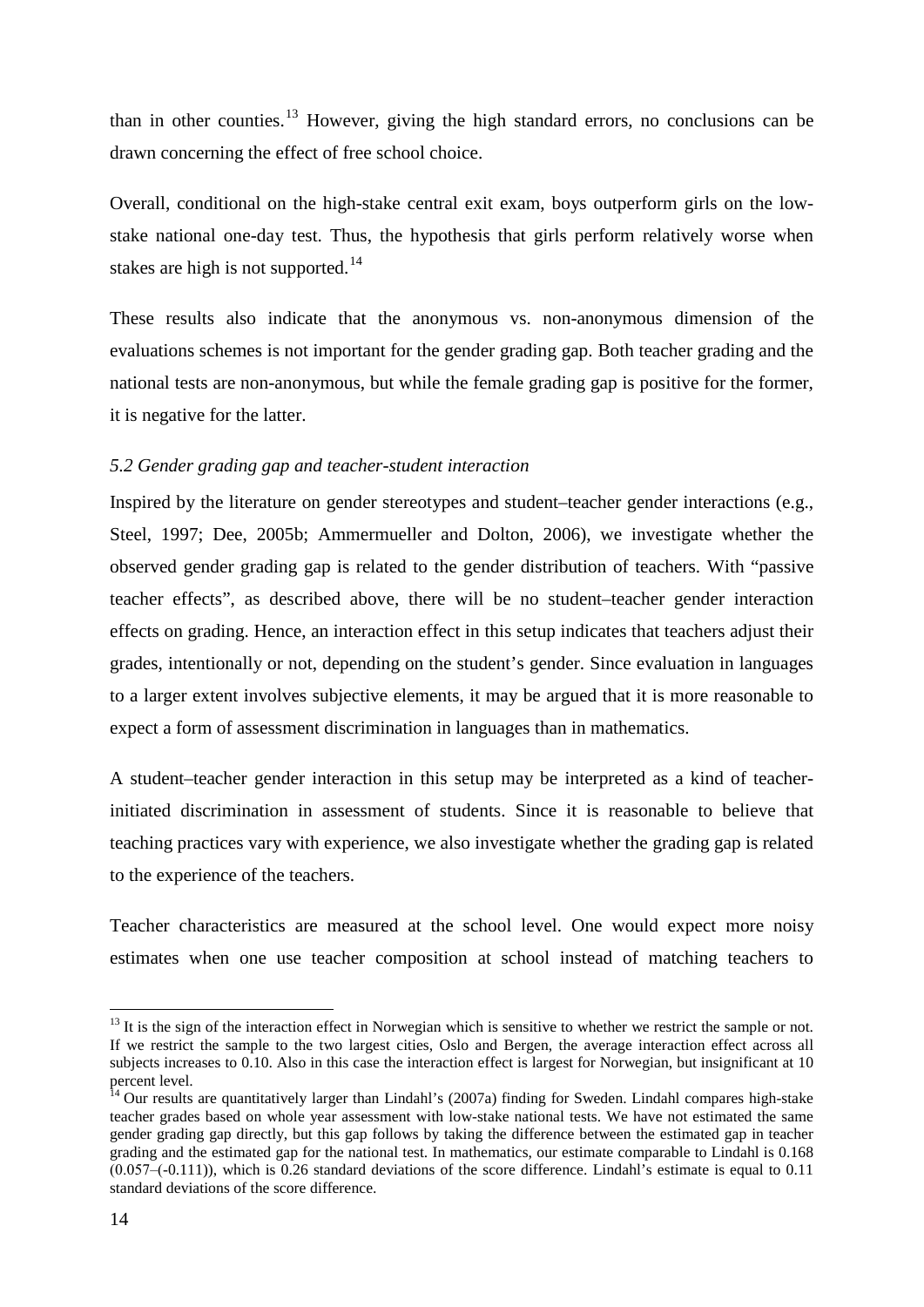students. On the other hand, we avoid biases related to strategic assignment of teachers to classes within schools.

Lavy (2008) discusses in some length whether the grading gap in the Israeli case is due to student or teacher behavior. This is hard to investigate, however, if the teacher-student interaction can be described as a principal-agent relationship, as in, for example, Mechtenberg (2009). Then students react on teacher strategies and teachers react on observed student behavior. Lavy (2008) finds that the observed gender gap is sensitive to teacher characteristics, in particular teacher gender, and accordingly interprets the observed differences as a result of teacher behavior. Both Lavy (2008) and Lindahl (2007b) find that the gender grading gap is highest with male teachers. Teachers tend to assess same sex students more strictly than opposite sex students. In an interesting study, Bagues and Esteve-Volart (2010) investigate whether the gender composition of recruiting committees matters for hiring decisions in the Spanish judiciary system. They find that male candidates are more likely to be hired when they are randomly assigned to a committee where the share of female evaluators is high.

In Table 8 we expand equation (2) by interaction terms between female student and both the share of female teachers at the school and average teacher experience. Column (1) indicates that the gender grading gap on average across subjects are not related to the gender of the teachers. However, while that holds for mathematics, there is a positive interaction in English which is not negligible, although insignificant, and a negative interaction effect in Norwegian that is large in magnitude and significant at 10 percent level. Taken at face value, the result for Norwegian in column (10) in Table 8 implies that female teachers on average, conditional on exam results, assess girls 0.19 points below male teachers. The effect is equal to 0.24 standard deviations of the score difference. For within-sample variation, an increase in the share of female teachers at the school from 0.3 to 0.8 changes the gender grading gap from 0.06 score points in favor of girls to 0.03 score points in favor of boys. This result is in accordance with the same-sex punishment found in the literature

Column (2) in Table 8 indicates that the gender grading gap is related to the experience of the teachers. Using the sample variation in average experience, the parameters imply that the gender grading gap across all subjects varies from 0.08 score points for minimum experience (10 years) to 0.03 score points for maximum experience (30 years). The impact of experience is larger in mathematics, but of opposite sign in Norwegian.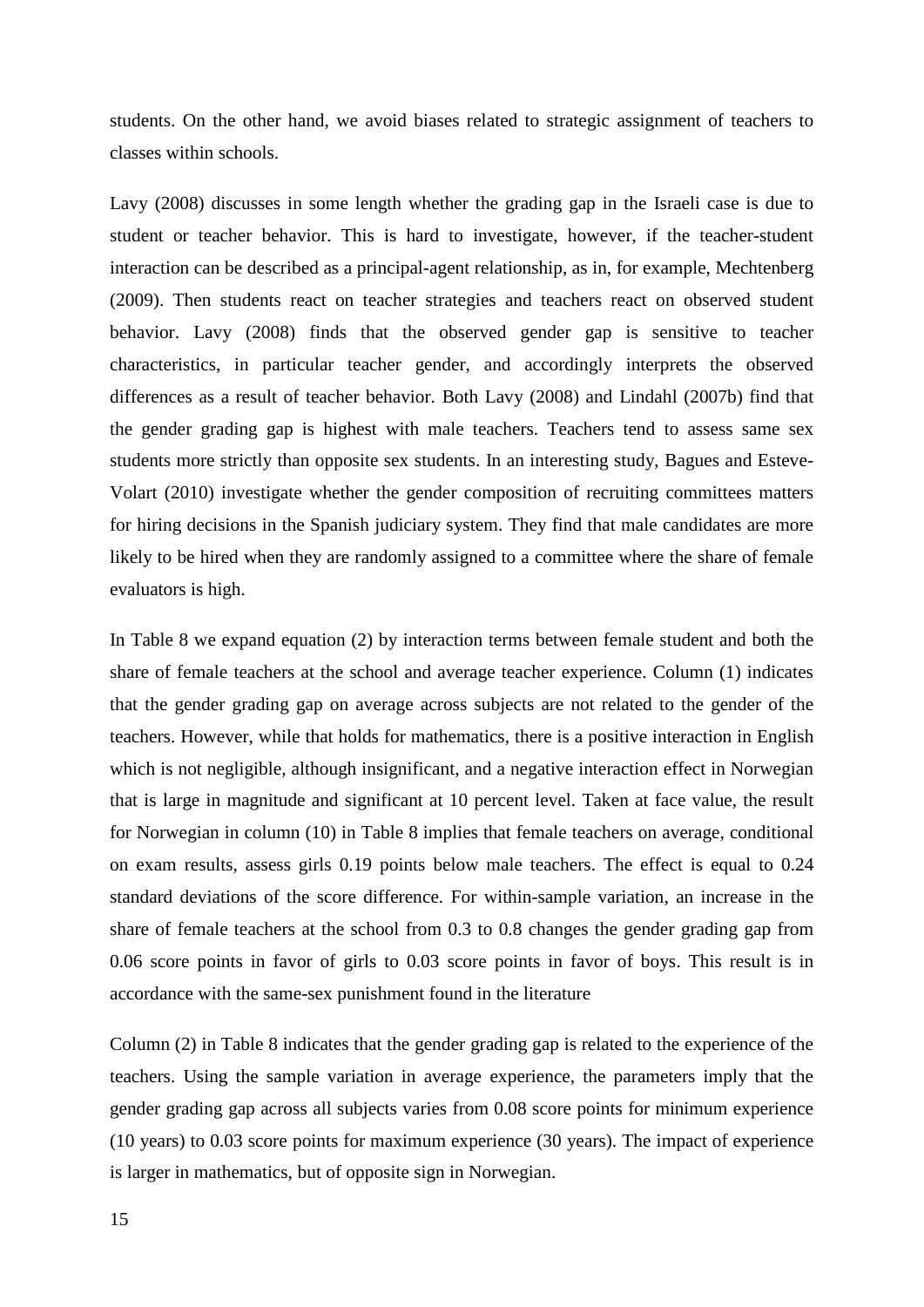Column (3) in Table 8 includes both interaction effects, which indicates that there may be separate interaction effects of teacher gender and experience. The subject specific models indicate again that teacher gender is important for the gender grading gap in Norwegian and that teacher experience is important for the gap in mathematics.<sup>[15](#page-14-1)</sup>

### **6. Conclusion and discussion**

Student achievement measures are important for both admission prospects in further education as well as for future job prospect. Test scores are also the preferred output indicator in studies of education production. Hence, the objectivity and reliability of available performance measures are important.

This paper has exploited information about individual student achievement for Norwegian students in their final year of compulsory education. On average, girls outperform boys in all subjects considered both at high-stake teacher grading and central exit exams. In a differencein-difference framework, we find gender gaps in teacher grading. In all subjects girls score relatively better than boys in the teacher grading than at the exams. This result contradicts the equilibrium theorem of Mechtenberg (2009). Our evidence indicates that teacher grading practices and teacher-student interactions cannot explain observed gender differences in university enrolment and wages the way she suggests. Indeed, our results indicate that the present evaluation system, which to a large extent relies on teacher grading, hurts boys more than the pure gender achievement gaps suggest.

One cannot *a priori* say whether the observed gender grading gap is related to exams being considered by the students as the most high-stake test, the fact that exams are evaluated anonymously, or that exams are one-day tests. We have investigated the whether some of these three potential explanations are reasonable.

Boys may perform relatively better at the central exit exam because the exam is arguably the most competitive environment. Then the gender grading gap should increase in the importance of the grades. Exploiting both that the stakes are higher in some counties than in others, and that one cohort conducted an additional low-stake test, we find evidence in the

<sup>&</sup>lt;sup>15</sup> One may wonder whether the interaction effects related to teacher characteristics are sensitive to the inclusion of interaction terms related to school choice. Expanding the models in Table 7 with the interaction term related to school choice included in Table 6, all estimated parameters change only marginally.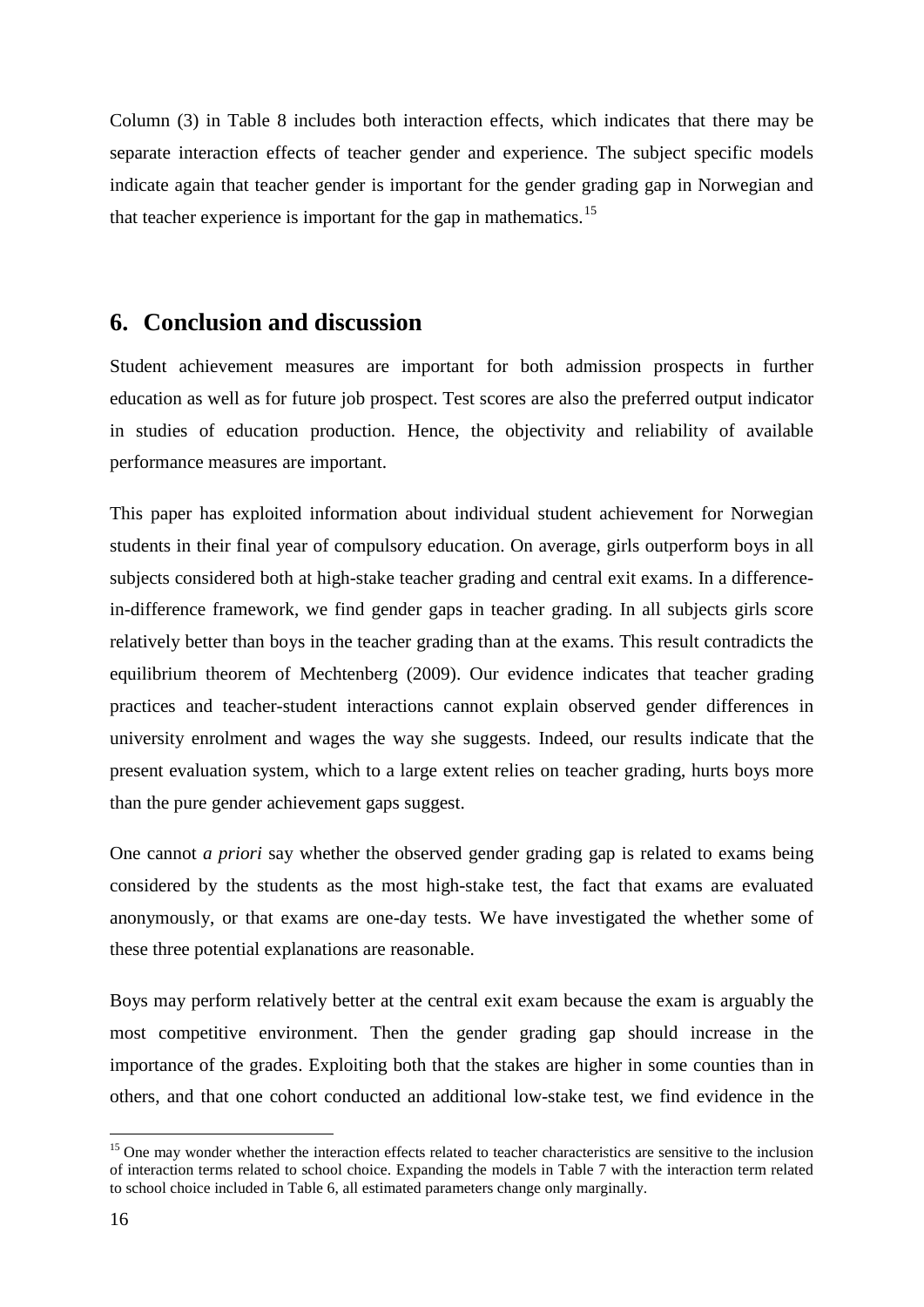opposite direction. In addition, the results regarding the low-stake test indicate that the anonymous vs. non-anonymous dimension is important. The gender grading gap has the opposite signs for the non-anonymous low-stake test and teacher grading.

The gender grading gap seems to be related to characteristics of the teachers. In Norwegian, girls receive highest scores when assessed by a male teacher, and in mathematics girls receive highest grades form low-experienced teachers. One interpretation of the results is that teachers favor girls, either intentionally or not and either in some complex interactions with student behavior or not, only when stakes are high. It seems more reasonable to relate the gender grading gap to whether the assessment is based on one-day tests or performance over a longer period. For coursework elements in particular, one should expect teacher-student interactions to be important.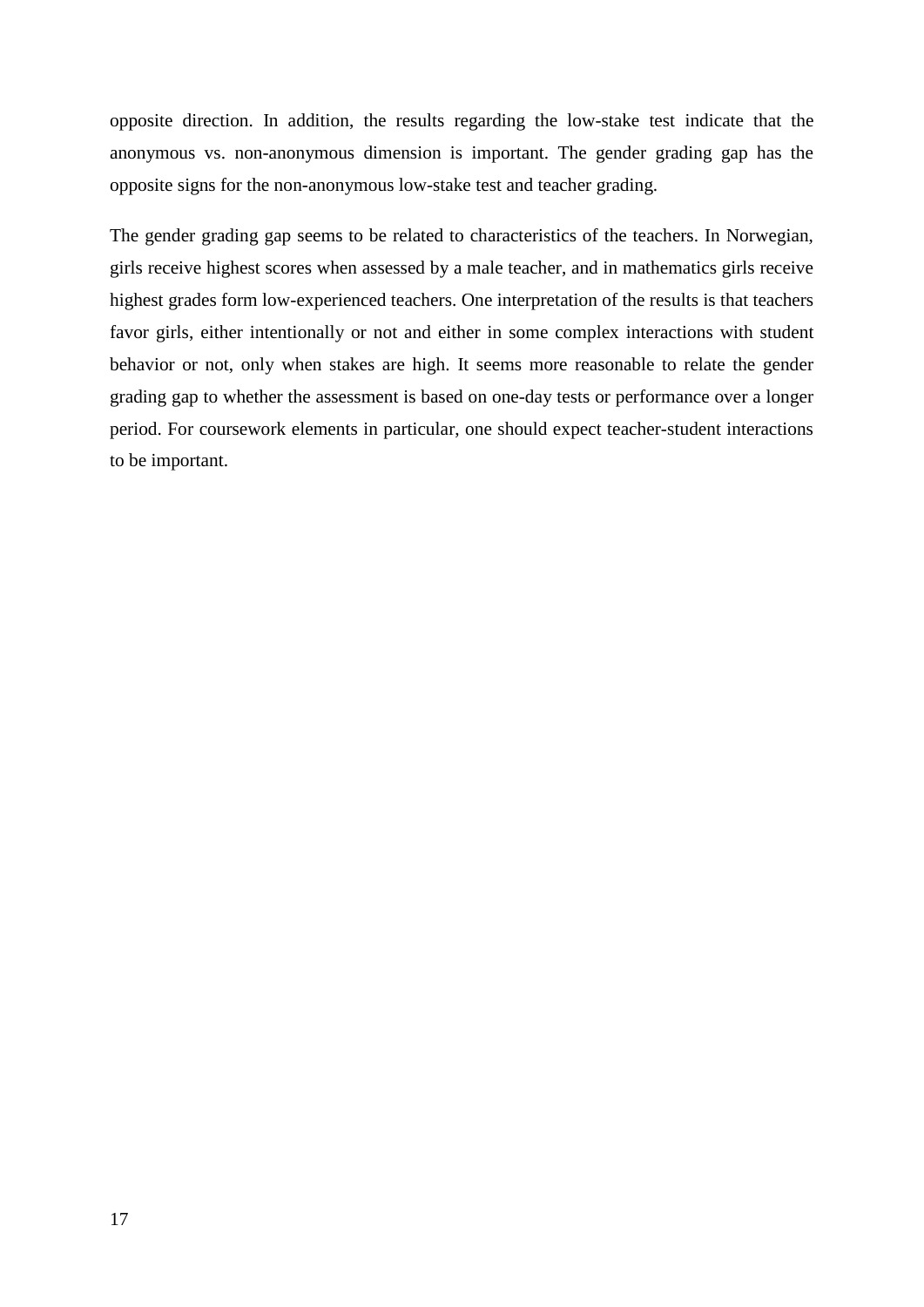# **References**

- Ammermueller, A. and Dolton, P. (2006): Pupil–Teacher Interaction Effects on Scholastic Outcomes in England and the USA, ZEW Discussion Papers 06-60.
- Bagues, M. F. and B. Esteve-Volart (2010). Can Gender Parity Break the Glass Ceiling? Evidence from a Repeated Randomized Experiment. Review of Economic Studies, 77, 130-1328.
- Bonesrønning, H. (2004). 'Can effective teacher behavior be identified?', *Economics of Education Review*, 23(3), pp. 237–47.
- Bonesrønning, H. (2008): The Effect of Grading Practices on Gender Differences in Academic Performance, Bulletin of Economic Research, 60 (3), pp. 245-264.
- Borghans, L., Meijers, H. and ter Wel, B. (2006): The Role of Noncognitive Skills in Explaining Cognitive Test Scores, Economic Inquiry, 46 (1), pp. 2-12.
- Dee, T. S., (2005a): A Teacher Like Me: Does Race, Ethnicity, or Gender Matter? American Economic Review 95(2), pp. 158–165.
- Dee, T. S., (2005b): Teachers and the Gender Gaps in Student Achievement, Working Paper No. W11660, National Bureau of Economic Research.
- Emanuelsson, I. and Fischbein, S. (1986): Vive la Difference? A Study on Sex and Schooling, Scandinavian Journal of Educational Research, 30 (2), pp. 71–84.
- Figlio, D. N. and Lucas, M. E. (2004). 'Do high grading standards affect student performance?', *Journal of Public Economics*, 88(9–10), pp. 1815–34.
- Fryer, R. G., and S. D. Levitt (2009): An Empirical Analysis of the Gender Gap in Mathematics, NBER Working Paper 15430.
- Gneezy, U., Niederle, M. and Rustichini, A., (2003): Performance in Competitive Environments: Gender Differences, Quarterly Journal of Economics, 118(3), pp. 1049- 1074.
- Guiso, L., Monte, F., Sapienza, P. And Zingales, L. (2008): Culture, Gender, and Math, Science, 320(5880), pp. 1164-1165.

Haraldsvik, M. (2004):

- Jacob, B. A. (2007): Test-based Accountability and Student Achievement: an Investigation of Differential Performance on NAEP and State Assessment, Working Paper 12817, National Bureau of Economic Research.
- Jacob, B. A. and Levitt, S. D. (2003): Rotten Apples: and Investigation of the Prevalence and Predictors of Teacher Cheating, The Quarterly Journal of Economics, 118 (3), pp. 843– 877.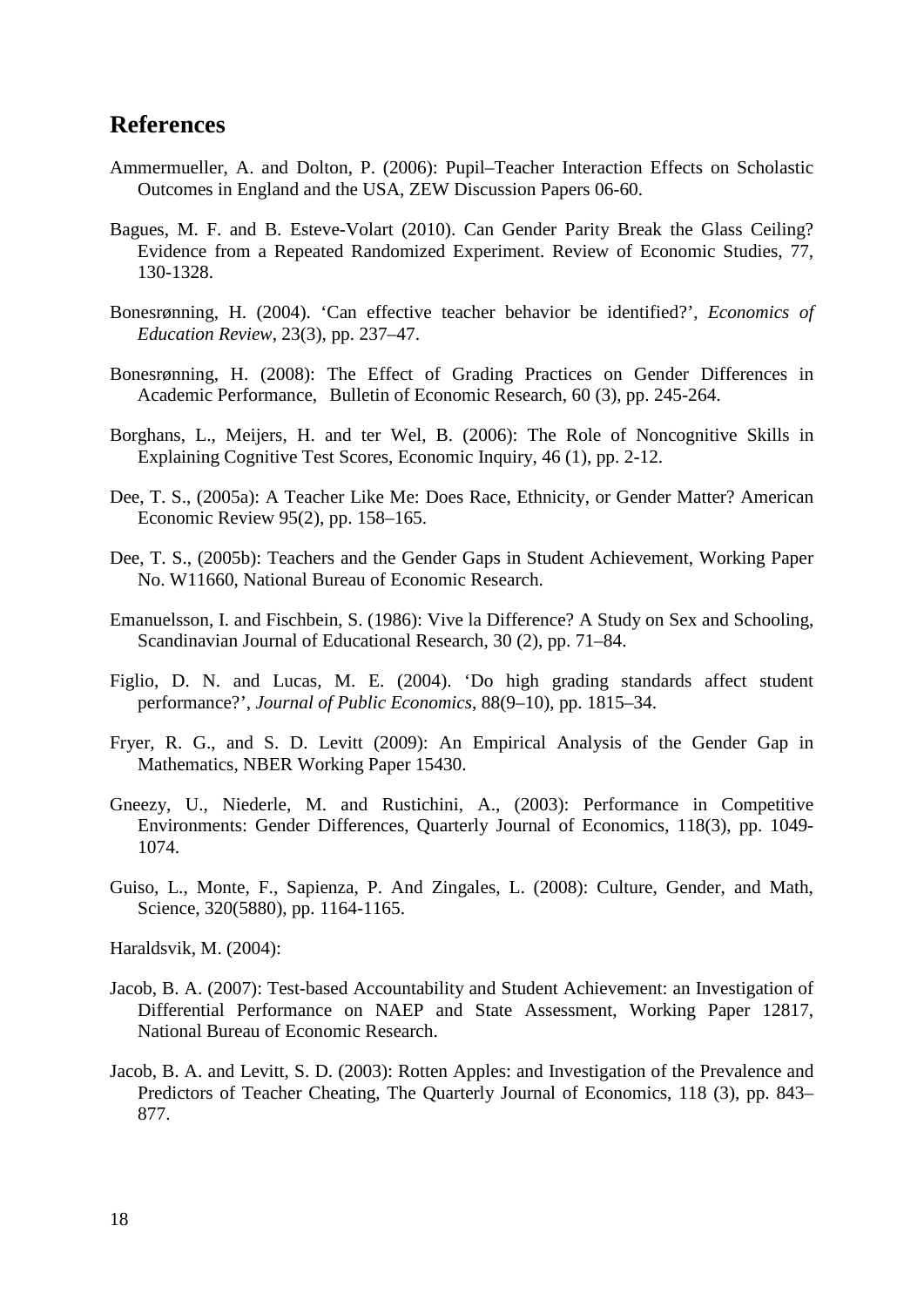- Kane, T. J. and Staiger, D. O., (2002): The Promise and Pitfalls of Using Imprecise School Accountability Measures, Journal of Economic Perspectives, American Economic Association, vol. 16(4), pp. 91-114.
- Lavy, V. (2008): Do Gender Stereotypes Reduce Girls' or Boys' Human Capital Outcomes? Evidence from a Natural Experiment, Journal of Public Economics 92, pp. 2083-2105.
- Lindahl, E., (2007a): Comparing teachers' assessments and national test results evidence from Sweden, Institute for Labour Market Policy Evaluation, Working Paper 2007:24.
- Lindahl, E., (2007b): Gender and Ethnic Interactions among Teachers and Students evidence from Sweden, institute for labour market policy evaluation, working paper 2007:25.
- Machin, S. and S. McNally (2005): Gender and Student Achievement in English Schools, Oxford Review of Economic Policy, 21, 357-372.
- Machin, S. and K. G. Salvanes (2010): Valuing School Quality via a School Choice Reform, IZA Discussion Paper No. 4719.
- Mechtenberg, L. (2009): Cheap Talk in the Classroom: How Biased Grading at School Explains Gender Differences in Achievement, Career Choices and Wages, Review of Economic Studies, 76, 1431-1459.
- Niederle, M. and L. Vesterlund (2007) Do Women Shy Away from Competition? Do Men Compete Too Much? Quarterly Journal of Economics, 122, 1067-1101.
- Paserman, D. M. (2007): Gender Differences in Performance in Competitive Environments: Evidence from Professional Tennis Players, IZA Discussion Paper No. 2834 –June 2007.
- Steel, C., M. (1997): A Threat in the Air How Stereotypes Shape Intellectual Identity and Performance, American Psychologist, 65 (5), pp. 797–811.
- Stobart, G., Elwood, J. and Quinlan, M. (1992): Gender Bias in Examination: How Equal are the Opportunities? British Educational Research Journal, 18(3), pp. 261–76.
- Örs, E., F. Palomino, and E. Peyrache (2008). Performance Gender-Gap: Does Competition Matter? CEPR Working Paper 6891.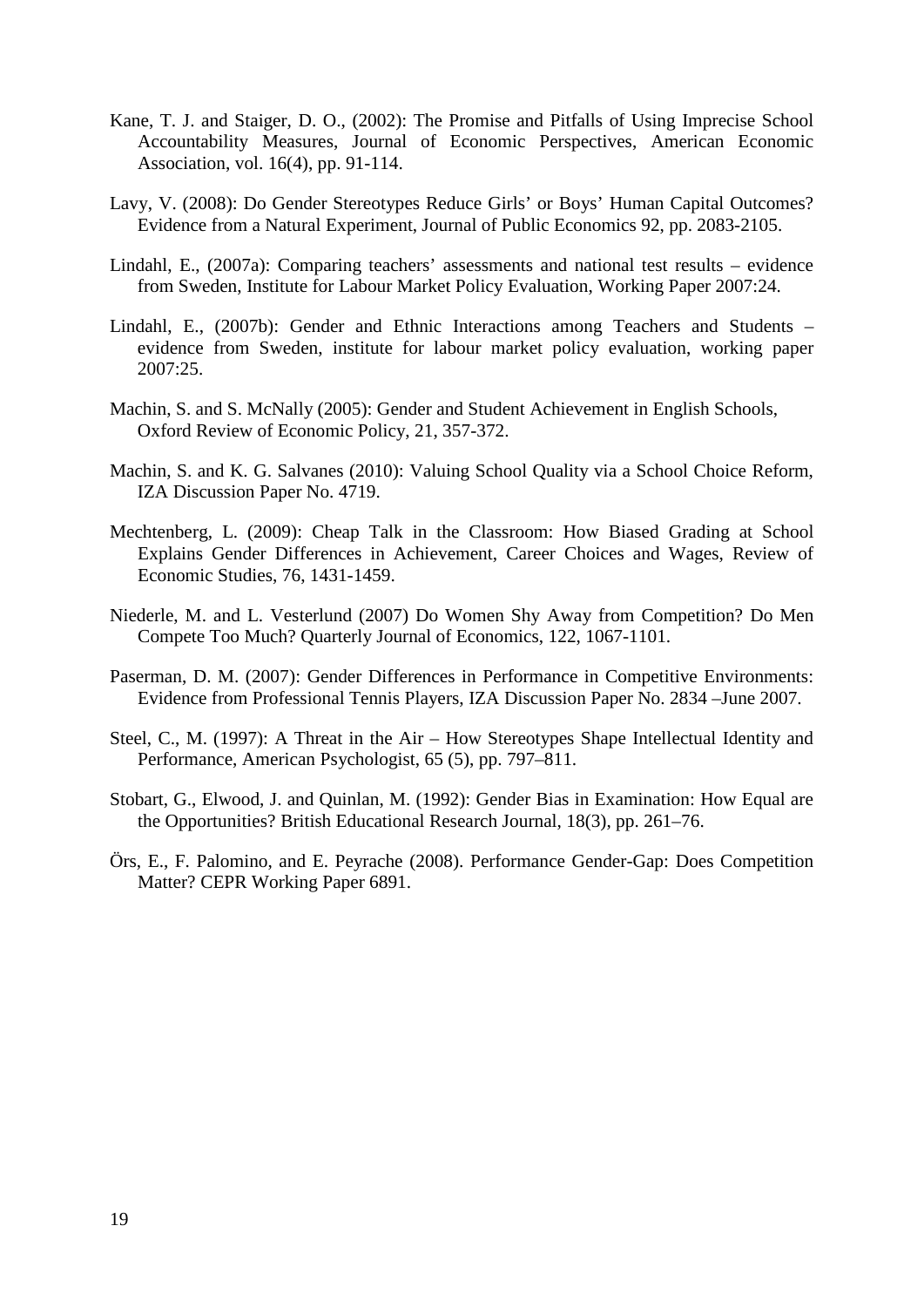### **Figure 1. Percentage distribution of scores across gender, subject, and evaluation scheme**



### 1a. Mathematics, female students 1b. Mathematics, male students













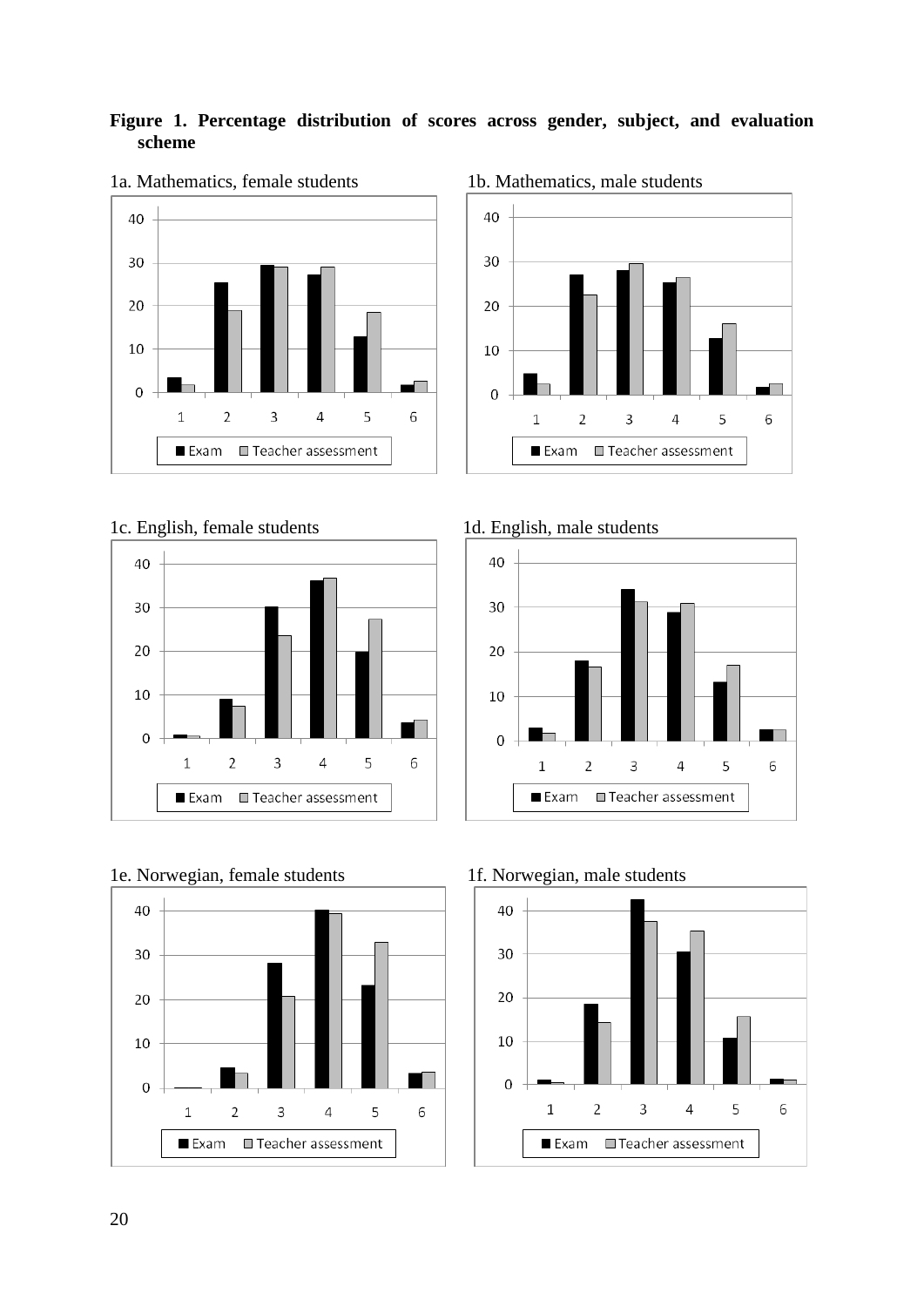|                                    | High-stake              | Low-stake            |
|------------------------------------|-------------------------|----------------------|
| Anonymous one-day test             | Exam                    | (Monitoring)         |
| Non-anonymous one-day test         | (Part of matriculation) | <b>National test</b> |
| Non-anonymous assessment over time | <b>Teacher grading</b>  | (Make diagnoses)     |

## Table 1. A classification of evaluation schemes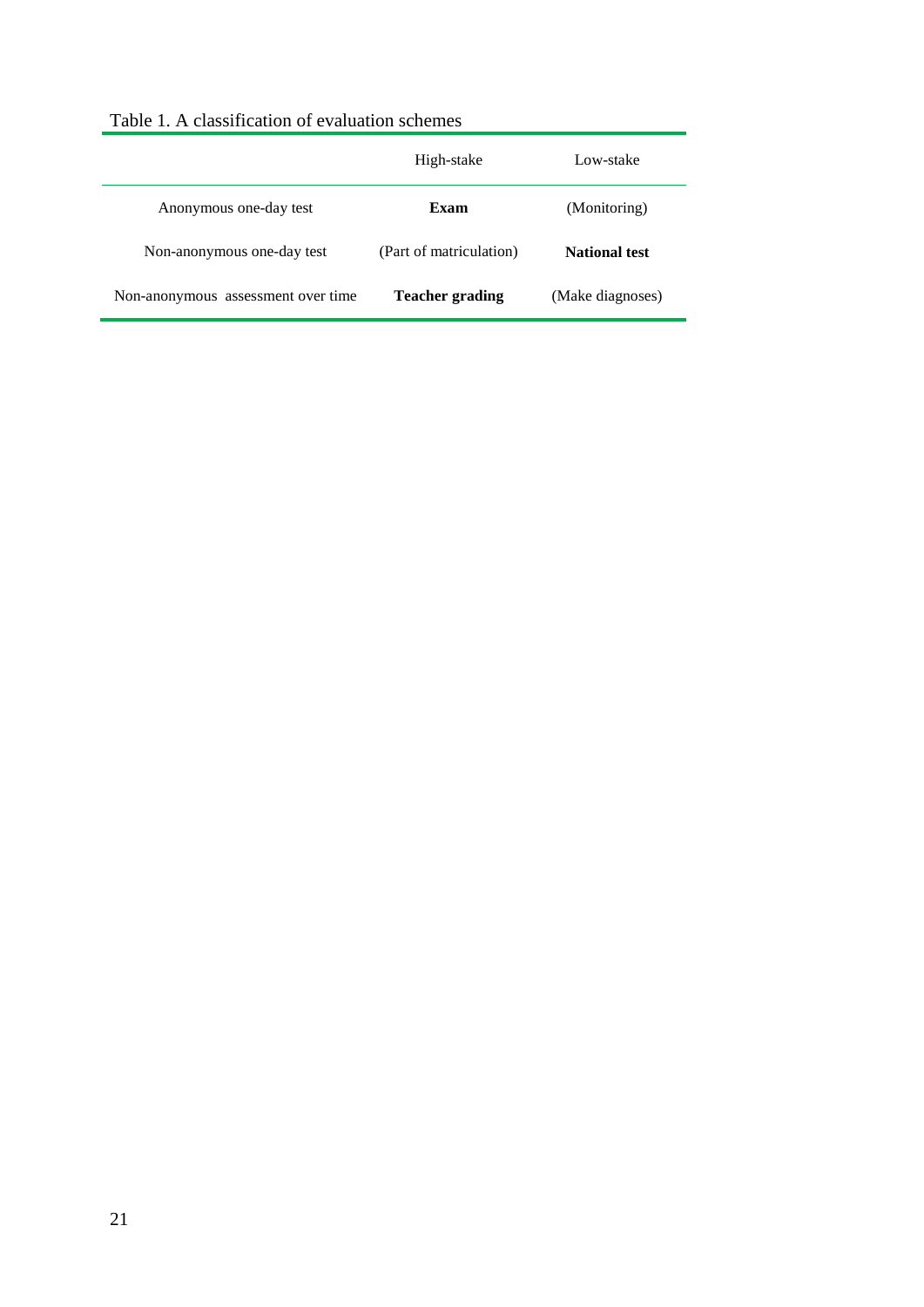| Exam result<br>Teacher assessment |     | 2    | 3    | 4    | 5    | 6   | <b>SUM</b> |
|-----------------------------------|-----|------|------|------|------|-----|------------|
|                                   | 1.0 | 0.7  | 0.0  | 0.0  | 0.0  | 0.0 | 1.7        |
| 2                                 | 2.3 | 14.6 | 2.1  | 0.1  | 0.0  | 0.0 | 19.1       |
| 3                                 | 0.2 | 9.3  | 16.6 | 3.0  | 0.0  | 0.0 | 29.1       |
| $\overline{4}$                    | 0.0 | 0.8  | 10.0 | 16.3 | 2.0  | 0.0 | 29.1       |
| 5                                 | 0.0 | 0.0  | 0.7  | 7.7  | 9.4  | 0.7 | 18.5       |
| 6                                 | 0.0 | 0.0  | 0.0  | 0.1  | 1.5  | 1.0 | 2.6        |
| <b>SUM</b>                        | 3.5 | 25.4 | 29.4 | 27.2 | 13.0 | 1.7 | 100.0      |
|                                   |     |      |      |      |      |     |            |

Table 2. Teacher grades and central exit exam results in mathematics. Female students

Table 3. Teacher grades and central exit exam results in mathematics. Male students

| Exam result<br>Teacher assessment |     | 2    | 3    | 4    | 5    | 6   | <b>SUM</b> |
|-----------------------------------|-----|------|------|------|------|-----|------------|
|                                   | 1.7 | 0.9  | 0.0  | 0.0  | 0.0  | 0.0 | 2.5        |
| 2                                 | 3.1 | 16.6 | 2.6  | 0.1  | 0.0  | 0.0 | 22.5       |
| 3                                 | 0.1 | 9.0  | 16.8 | 3.6  | 0.0  | 0.0 | 29.5       |
| 4                                 | 0.0 | 0.6  | 8.1  | 15.5 | 2.3  | 0.0 | 26.6       |
| 5                                 | 0.0 | 0.0  | 0.5  | 6.1  | 8.9  | 0.7 | 16.2       |
| 6                                 | 0.0 | 0.0  | 0.0  | 0.1  | 1.5  | 1.1 | 2.7        |
| <b>SUM</b>                        | 4.9 | 27.2 | 28.0 | 25.4 | 12.7 | 1.8 | 100.0      |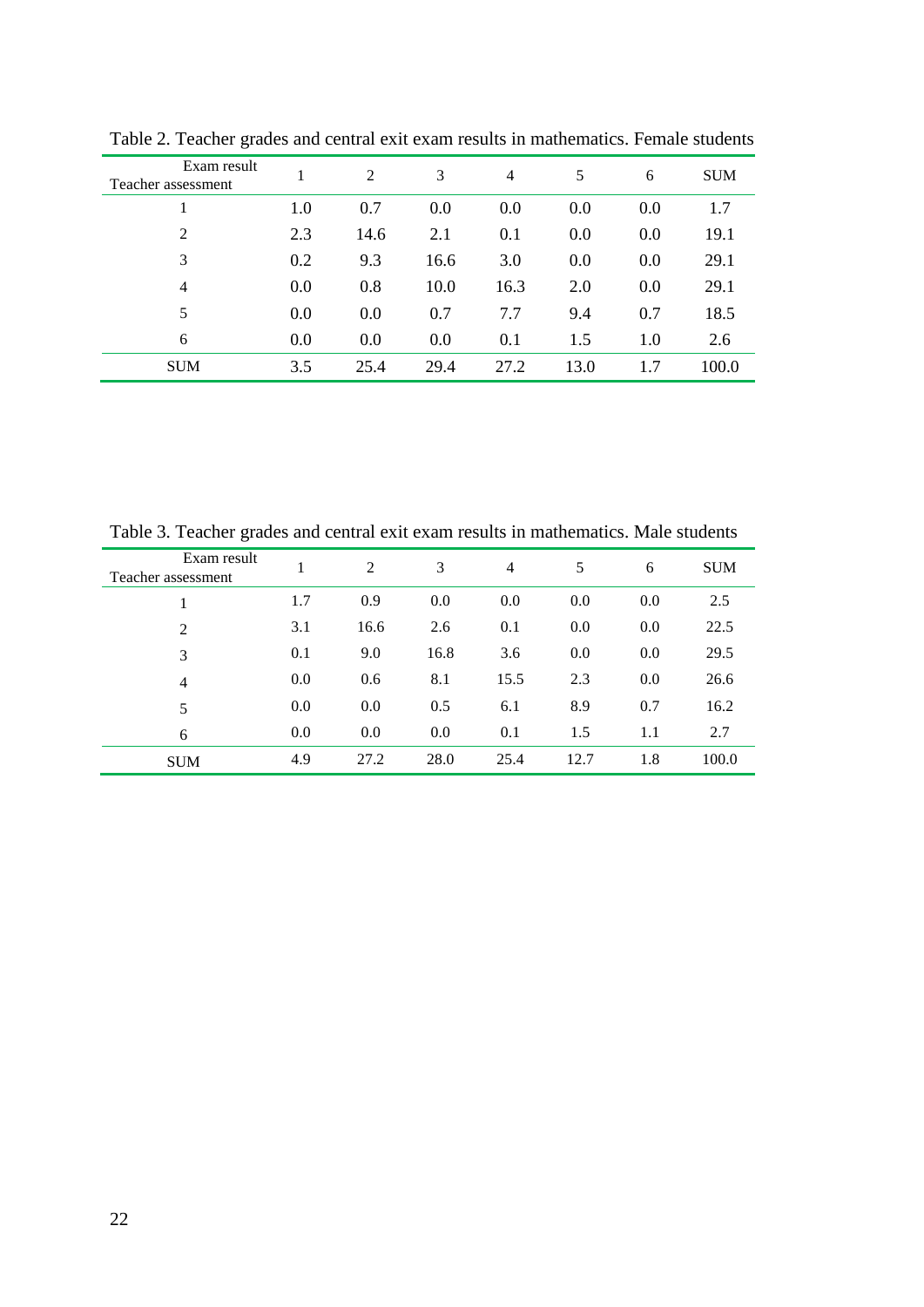|                   | <b>Mathematics</b>    |                |            |                       | <b>English</b> |            | <b>Norwegian</b>      |                |            |  |
|-------------------|-----------------------|----------------|------------|-----------------------|----------------|------------|-----------------------|----------------|------------|--|
|                   | Teacher<br>assessment | Exam<br>result | Difference | Teacher<br>assessment | Exam<br>result | Difference | Teacher<br>assessment | Exam<br>result | Difference |  |
| All               | 3.45                  | 3.22           | 0.23       | 3.74                  | 3.57           | 0.17       | 3.82                  | 3.62           | 0.20       |  |
|                   | [1.14]                | [1.15]         | (33.4)     | [1.07]                | [1.08]         | (25.0)     | [0.98]                | [0.98]         | (25.1)     |  |
| Females           | 3.51                  | 3.26           | 0.25       | 3.96                  | 3.76           | 0.20       | 4.13                  | 3.92           | 0.21       |  |
|                   | [1.12]                | [1.13]         | (26.6)     | [1.01]                | [1.02]         | (22.2)     | [0.89]                | [0.92]         | (19.9)     |  |
| Males             | 3.39                  | 3.19           | 0.20       | 3.52                  | 3.39           | 0.13       | 3.52                  | 3.33           | 0.19       |  |
|                   | [1.15]                | [1.16]         | (20.9)     | [1.08]                | [1.09]         | (14.2)     | [0.96]                | [0.96]         | (17.4)     |  |
| <b>Difference</b> | 0.12                  | 0.07           | 0.05       | 0.44                  | 0.37           | 0.07       | 0.61                  | 0.58           | 0.02       |  |
|                   | (12.4)                | (6.70)         | (10.26)    | (48.4)                | (40.9)         | (10.71)    | (57.4)                | (55.1)         | (2.38)     |  |

Table 4. Mean comparison tests by gender and evaluation schemes, 2002–2005

Note. Standard deviations in brackets and t-values in parentheses.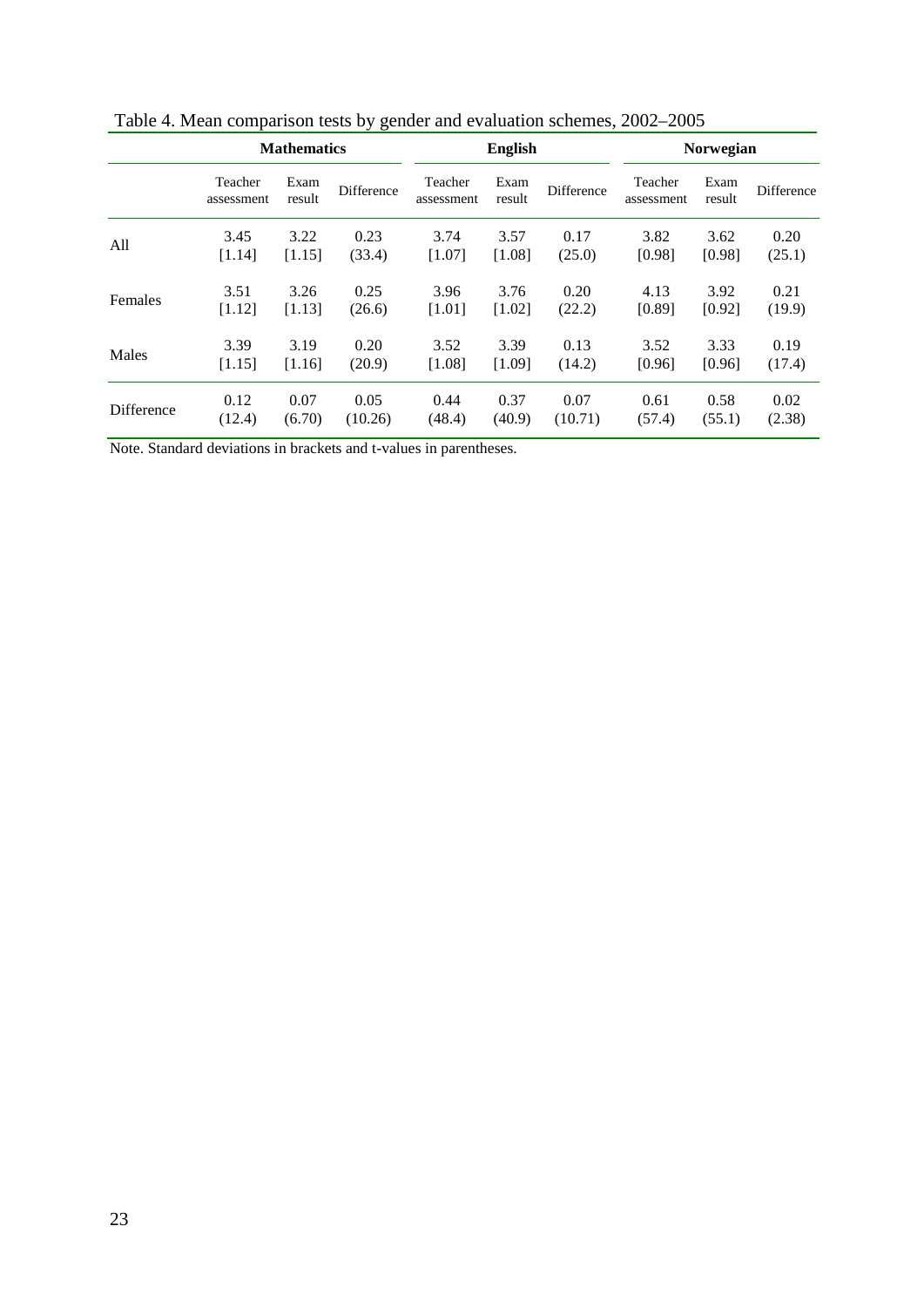|                                                  | All subjects    |                 | <b>Mathematics</b> |                 | <b>English</b>  |                 | Norwegian       |                 |
|--------------------------------------------------|-----------------|-----------------|--------------------|-----------------|-----------------|-----------------|-----------------|-----------------|
|                                                  | (1)             | (2)             | (3)                | (4)             | (5)             | (6)             | (7)             | (8)             |
|                                                  |                 |                 |                    |                 |                 |                 |                 |                 |
| Female                                           | 0.302<br>(38.3) | 0.302<br>(38.4) | 0.059<br>(5.61)    | 0.060<br>(5.70) | 0.375<br>(33.2) | 0.375<br>(33.0) | 0.600<br>(46.5) | 0.600<br>(46.6) |
| Teacher assessment                               | 0.172<br>(22.8) |                 | 0.197<br>(18.6)    |                 | 0.130           | $\overline{a}$  | 0.191           |                 |
|                                                  |                 |                 |                    |                 | (11.6)          |                 | (14.5)          |                 |
| Female x (Teacher assessment)                    | 0.051<br>(11.0) | 0.051<br>(11.1) | 0.058<br>(8.84)    | 0.057<br>(8.98) | 0.066<br>(8.89) | 0.067<br>(9.05) | 0.016<br>(1.67) | 0.016<br>(1.65) |
| Subject specific effects                         | Yes             | Yes             |                    |                 |                 |                 |                 |                 |
| (School fixed effects) x (Teacher<br>assessment) | N <sub>o</sub>  | Yes             | N <sub>0</sub>     | Yes             | N <sub>o</sub>  | Yes             | N <sub>0</sub>  | Yes             |
| <b>Observations</b>                              | 260,928         | 260,928         | 103,090            | 103,090         | 100,528         | 100,528         | 58,208          | 58,208          |
| Standard error of equation                       | 0.977           | 0.975           | 1.023              | 1.020           | 0.967           | 0.964           | 0.854           | 0.850           |

Table 5. Gender gap in teacher assessment. Dependent variable is student score

Note: t-values in parentheses are heteroscedasticity robust and clustered at the school level. All models include year fixed effects, school fixed effects, student characteristics, and teacher characteristics. Full models for columns (1), (3), (5), and (7) are reported in Appendix Table A2.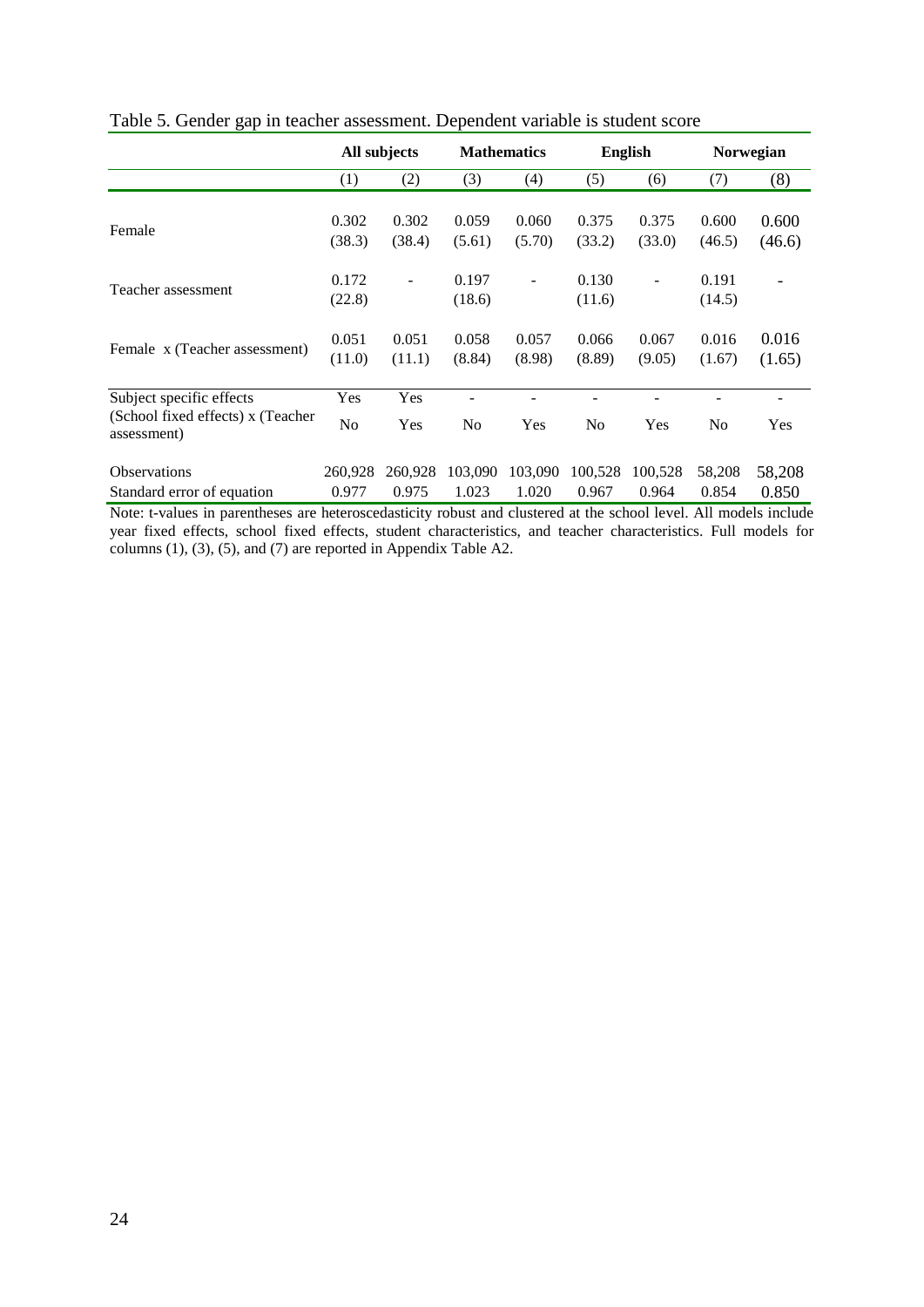|                                  |                    | All subjects       |                    |                    |                    | <b>Mathematics</b> | <b>English</b>     |                 | <b>Norwegian</b>         |                    |
|----------------------------------|--------------------|--------------------|--------------------|--------------------|--------------------|--------------------|--------------------|-----------------|--------------------------|--------------------|
|                                  | (1)                | (2)                | (3)                | (4)                | (5)                | (6)                | (7)                | (8)             | (9)                      | (10)               |
| Female                           | 0.059<br>(9.01)    | 0.060<br>(8.87)    | 0.060<br>(8.91)    | 0.103<br>(7.16)    | 0.068<br>(6.81)    | 0.068<br>(6.80)    | 0.060<br>(5.46)    | 0.060<br>(5.45) | 0.051<br>(3.41)          | 0.051<br>(3.40)    |
| Female x (Free school<br>choice) | $-0.019$<br>(2.08) | $-0.020$<br>(2.15) | $-0.024$<br>(1.82) | $-0.068$<br>(2.68) | $-0.026$<br>(2.04) | $-0.037$<br>(2.30) | $-0.009$<br>(0.58) | 0.015<br>(0.75) | $-0.061$<br>(3.12)       | $-0.074$<br>(2.77) |
| Sample                           | All                | All                | Restricted         | Oslo and<br>Bergen | All                | Restricted         | All                | Restricted      | All                      | Restricted         |
| School fixed effects             | Yes                | Yes                | Yes                | Yes                | Yes                | Yes                | Yes                | Yes             | Yes                      | Yes                |
| Subject fixed effects            | Yes                | Yes                | Yes                | Yes                | ٠                  | $\qquad \qquad -$  | -                  | -               | $\overline{\phantom{a}}$ |                    |
| Year fixed effects               | N <sub>0</sub>     | Yes                | Yes                | Yes                | Yes                | Yes                | Yes                | Yes             | Yes                      | Yes                |
| Student & teacher char.          | N <sub>0</sub>     | Yes                | Yes                | Yes                | Yes                | Yes                | Yes                | Yes             | Yes                      | Yes                |
| <b>Observations</b>              |                    | 131,868 122,422    | 78,173             | 13,447             | 48,463             | 30,441             | 47,424             | 31,208          | 26,983                   | 16,838             |
| Standard error of equation       | 0.678              | 0.675              | 0.678              | 0.683              | 0.603              | 0.602              | 0.685              | 0.688           | 0.733                    | 0.739              |

Table 6. Degree of school choice and gender gap in teacher assessment. Dependent variable is the *difference* in student score

Note: t-values in parentheses are heteroscedasticity robust and clustered at the school level. The restricted sample excludes municipalities with less than 250 students in the cohort on average during the empirical period in counties classified as having free school choice.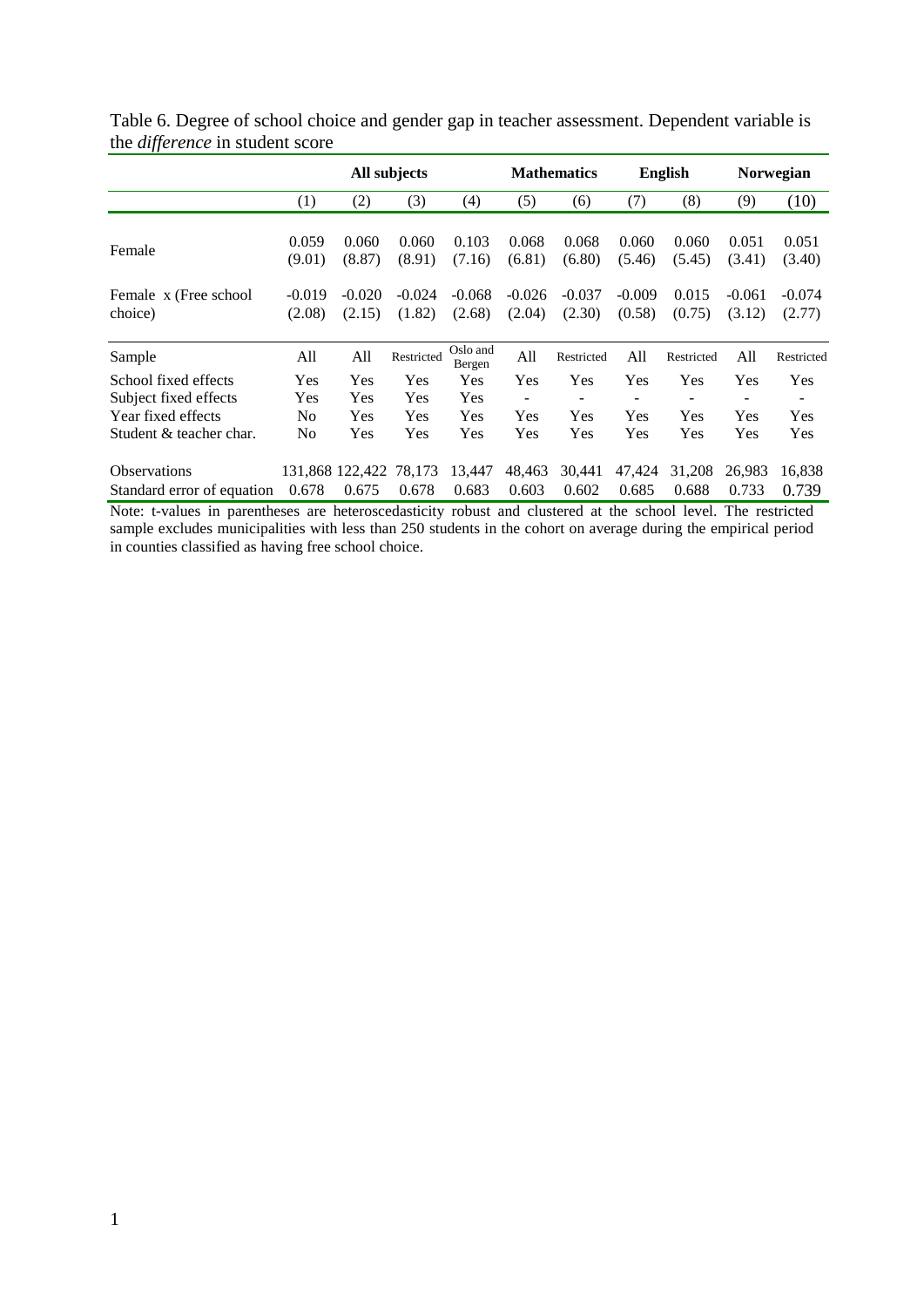|                                  |          | All subjects |                    |                 |          | <b>Mathematics</b> | <b>English</b>           |                 | <b>Norwegian</b>  |                 |
|----------------------------------|----------|--------------|--------------------|-----------------|----------|--------------------|--------------------------|-----------------|-------------------|-----------------|
|                                  | (1)      | (2)          | (3)                | (4)             | (4)      | (5)                | (6)                      | (7)             | (8)               | (9)             |
| Female                           | $-0.099$ | $-0.104$     | $-0.096$           | $-0.096$        | $-0.111$ | $-0.101$           | 0.032                    | 0.022           | $-0.348$          | $-0.310$        |
|                                  | (7.65)   | (7.88)       | (5.18)             | (5.14)          | (8.69)   | (5.12)             | (1.80)                   | (0.81)          | (15.7)            | (11.1)          |
| Female x<br>(Free school choice) |          | ٠            | $-0.020$<br>(0.77) | 0.051<br>(1.47) | ۰        | 0.014<br>(0.50)    | $\overline{\phantom{a}}$ | 0.017<br>(0.34) | $\qquad \qquad -$ | 0.046<br>(0.67) |
| Sample                           | All      | All          | All                | Restricted      | All      | Restricted         | All                      | Restricted      | All               | Restricted      |
| School fixed effects             | No       | Yes          | Yes                | Yes             | Yes      | Yes                | Yes                      | Yes             | Yes               | Yes             |
| Student characteristics          | No       | Yes          | Yes                | Yes             | Yes      | Yes                | Yes                      | Yes             | Yes               | Yes             |
| <b>Observations</b>              | 28.688   | 26.664       | 25,452             | 14.829          | 9.370    | 8.948              | 11.262                   | 10.688          | 6.053             | 5,839           |
| Standard error of eq.            | 0.773    | 0.735        | 0.734              | 0.739           | 0.633    | 0.648              | 0.748                    | 0.765           | 0.830             | 0.826           |

Table 7. Gender gap and high-stake vs. low-stake tests. Dependent variable is *difference* in student score

Note: Dependent variable is grade, stacking national test and central exam. t-values in parentheses are heteroscedasticity robust and clustered at the school level. The restricted sample excludes municipalities with less than 250 students in the cohort in counties classified as having free school choice.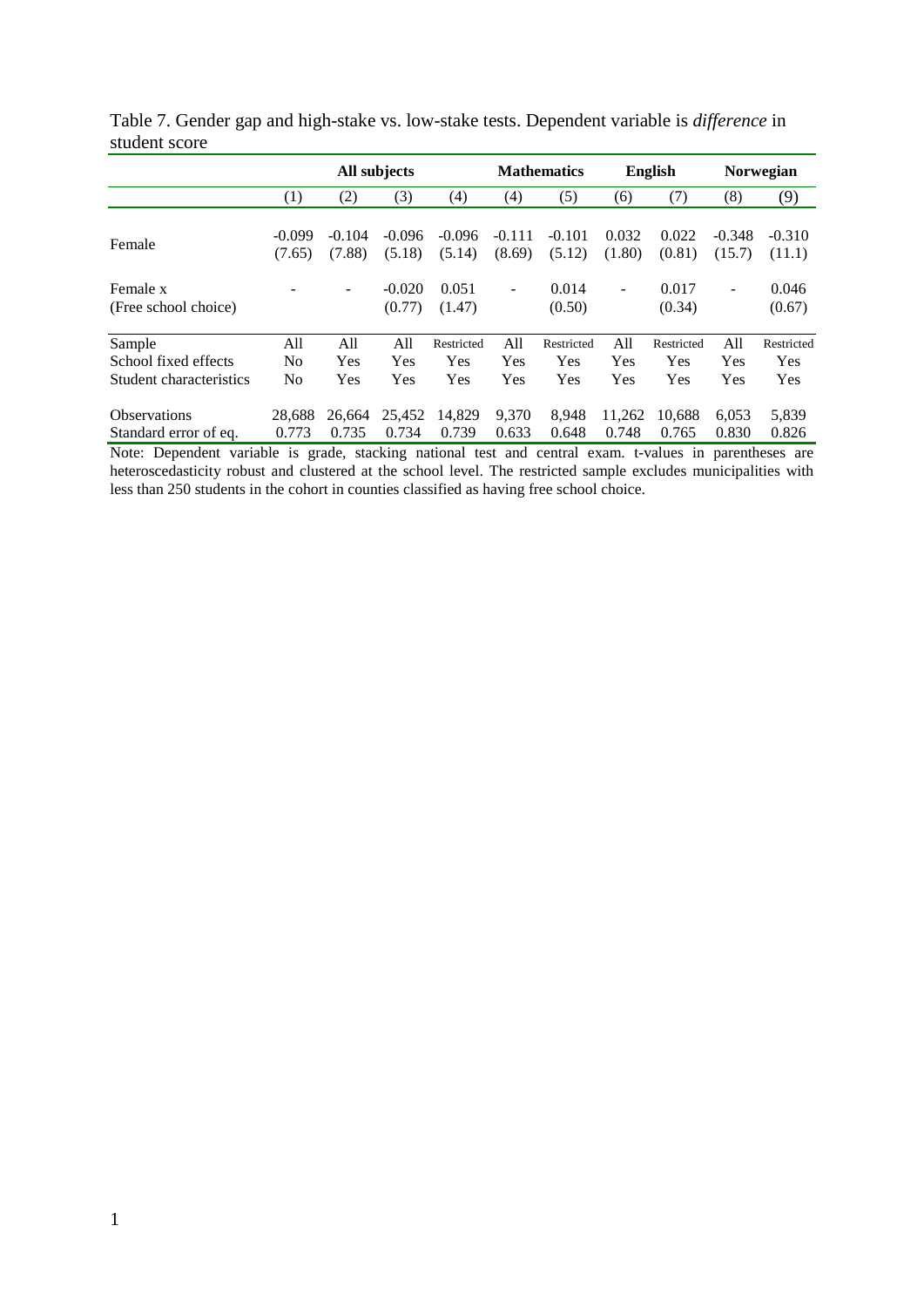|                                                 |                          | All subjects        |                     |                    | <b>Mathematics</b>  |                     |                 | English                  |                     |                    | Norwegian                |                    |  |
|-------------------------------------------------|--------------------------|---------------------|---------------------|--------------------|---------------------|---------------------|-----------------|--------------------------|---------------------|--------------------|--------------------------|--------------------|--|
|                                                 | $\left(1\right)$         | (2)                 | (3)                 | (4)                | (5)                 | (6)                 | (7)             | (8)                      | (9)                 | (10)               | (11)                     | (12)               |  |
| Female                                          | 0.059<br>(2.40)          | 0.100<br>(3.60)     | 0.139<br>(3.19)     | 0.061<br>(1.67)    | 0.157<br>(3.80)     | 0.209<br>(2.927)    | 0.039<br>(1.04) | 0.111<br>(2.64)          | 0.088<br>(1.33)     | 0.117<br>(2.14)    | $-0.043$<br>(0.69)       | 0.097<br>(1.13)    |  |
| Female x<br>(Share of female teachers)          | $-0.015$<br>(0.33)       | $\sim$              | $-0.051$<br>(1.08)  | $-0.007$<br>(0.11) | $\overline{a}$      | $-0.070$<br>(0.96)  | 0.052<br>(0.78) | $\overline{\phantom{0}}$ | 0.029<br>(0.42)     | $-0.187$<br>(1.91) | $\overline{\phantom{0}}$ | 0.177<br>$(-1.85)$ |  |
| Female x (Mean teacher)<br>experience in years) | $\overline{\phantom{0}}$ | $-0.0024$<br>(1.78) | $-0.0030$<br>(2.12) | $\sim$             | $-0.0051$<br>(2.47) | $-0.0058$<br>(2.56) | Ξ.              | $-0.0022$<br>(1.07)      | $-0.0019$<br>(0.86) | $\sim$             | 0.0030<br>(0.93)         | 0.00073<br>(0.24)  |  |
| Observations<br>Standard error of equation      | 130.464<br>0.677         | 130.464<br>0.677    | 130,464<br>0.677    | 51,545<br>0.603    | 51,545<br>0.603     | 51,545<br>0.603     | 50,264<br>0.686 | 50,264<br>0.686          | 50,264<br>0.686     | 29,104<br>0.737    | 29,104<br>0.737          | 29,104<br>0.737    |  |

Table 8. Gender gap and gender interaction effects in teacher assessment. Dependent variable is difference in student score

Note: Dependent variable is the grade difference between teacher assessment and central exam. All models include year and school fixed effects, student characteristics, and teacher characteristics. t-values in parentheses are heteroscedasticity robust and clustered at the school level. Full models for columns (1), (4), (7), and (10) are reported in Appendix Table A2.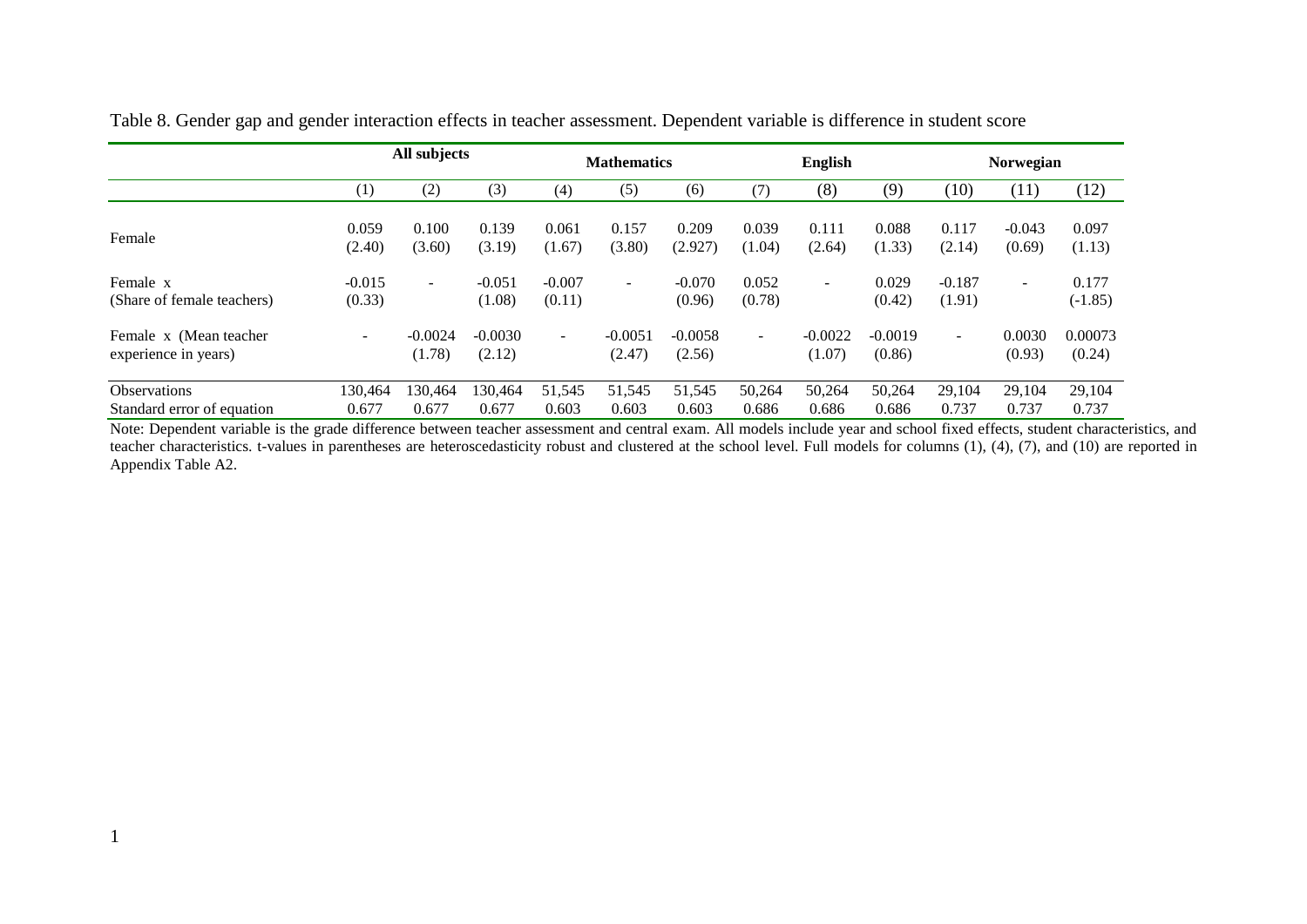# **Appendix**

|                                  | All subjects   | <b>Mathematics</b> | <b>English</b> | Norwegian      |
|----------------------------------|----------------|--------------------|----------------|----------------|
| Score                            | 3.48<br>(1.09) | 3.26<br>(1.14)     | 3.60<br>(1.07) | 3.65<br>(0.98) |
| Free school choice               | 0.55           | 0.56               | 0.54           | 0.57           |
| Student characteristics          |                |                    |                |                |
| Girl                             | 0.49           | 0.49               | 0.49           | 0.49           |
| First generation immigrant       | 0.019          | 0.019              | 0.018          | 0.019          |
| Second generation immigrant      | 0.018          | 0.018              | 0.017          | 0.018          |
| Student living with both parents | 0.69           | 0.69               | 0.69           | 0.69           |
| Higher education Father          | 0.30           | 0.30               | 0.30           | 0.29           |
| Higher education Mother          | 0.32           | 0.32               | 0.31           | 0.32           |
| Income Father in 100,000 NOK     | 4.25<br>(6.82) | 4.26<br>(8.63)     | 4.26<br>(5.80) | 4.22<br>(4.31) |
| Income Mother in 100,000NOK      | 2.31<br>(1.94) | 2.32<br>(2.23)     | 2.31<br>(1.72) | 2.30<br>(1.72) |
| Teacher characteristics          |                |                    |                |                |
| Mean experience in years         | 19.8<br>(3.3)  | 19.8<br>(3.2)      | 19.8<br>(3.4)  | 19.9<br>(3.4)  |
| Share female                     | 0.54<br>(0.10) | 0.54<br>(0.10)     | 0.55<br>(0.11) | 0.54<br>(0.11) |
| Share without children           | 0.18<br>(0.10) | 0.18<br>(0.10)     | 0.18<br>(0.10) | 0.18<br>(0.10) |
| Share married                    | 0.64<br>(0.12) | 0.64<br>(0.12)     | 0.64<br>(0.12) | 0.65<br>(0.13) |
| Obervations                      | 130,464        | 51,545             | 50,264         | 29,104         |

Appendix Table A1. Descriptive statistics independent variables